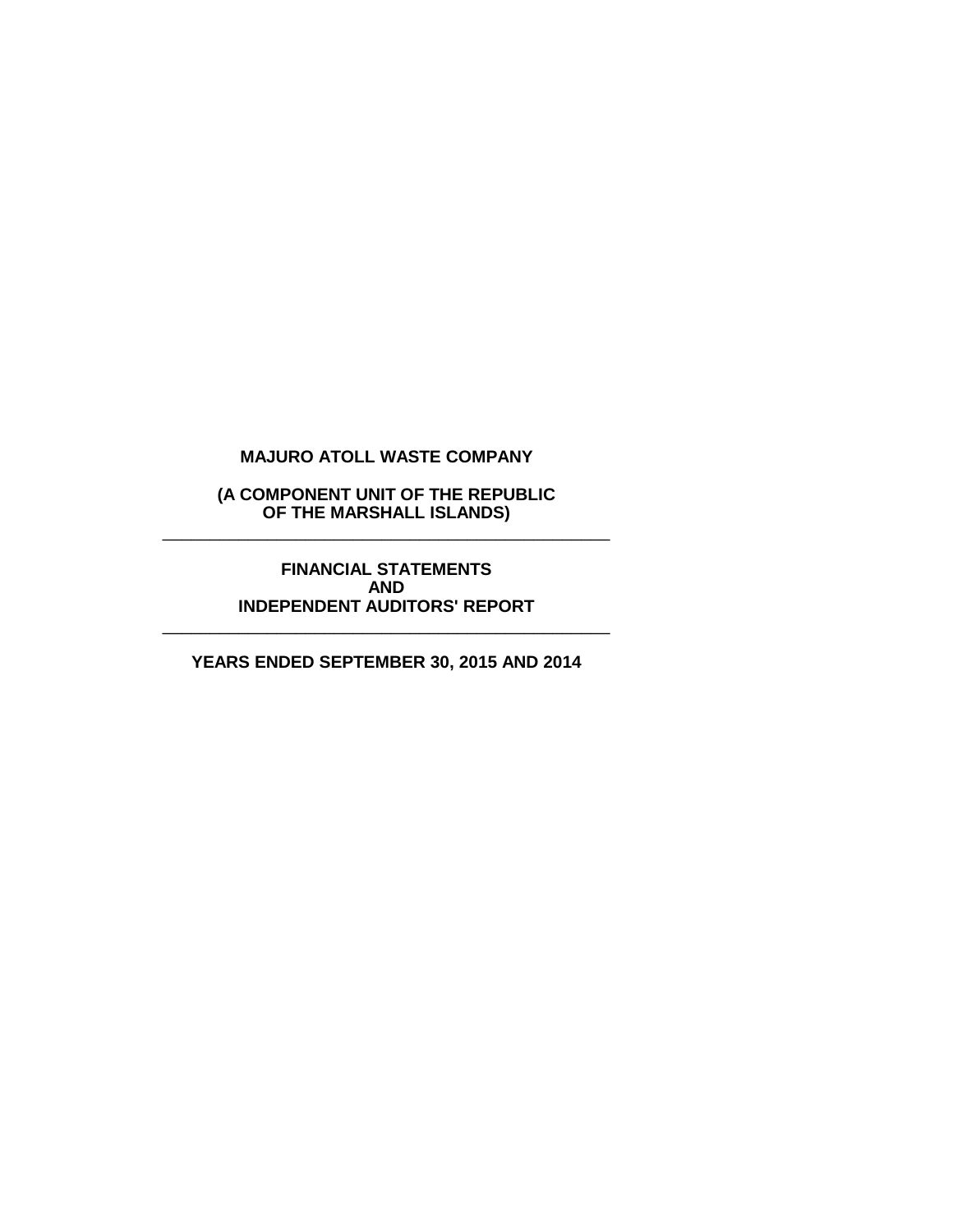## Years Ended September 30, 2015 and 2014 Table of Contents

|      |                                                                                                                                                                                                                                    | Page No.                                         |
|------|------------------------------------------------------------------------------------------------------------------------------------------------------------------------------------------------------------------------------------|--------------------------------------------------|
| I.   | INDEPENDENT AUDITORS' REPORT                                                                                                                                                                                                       | 1                                                |
| II.  | <b>MANAGEMENT'S DISCUSSION AND ANALYSIS</b>                                                                                                                                                                                        | 3                                                |
| III. | <b>FINANCIAL STATEMENTS:</b>                                                                                                                                                                                                       |                                                  |
|      | <b>Statements of Net Position</b><br>Statements of Revenues, Expenses and Changes in Net Position<br><b>Statements of Cash Flows</b><br><b>Notes to Financial Statements</b>                                                       | 7<br>$\begin{array}{c} 8 \\ 9 \end{array}$<br>10 |
| IV.  | INDEPENDENT AUDITORS' REPORT ON COMPLIANCE WITH<br><b>LAWS AND REGULATIONS</b>                                                                                                                                                     |                                                  |
|      | Independent Auditors' Report on Internal Control Over Financial<br>Reporting and on Compliance and Other Matters Based on an<br>Audit of Financial Statements Performed in Accordance with<br><b>Government Auditing Standards</b> | 19                                               |
|      | Independent Auditors' Report on Compliance For Each Major<br>Program; Report on Internal Control Over Compliance; and<br>Report on the Schedule of Expenditures of Federal Awards<br>Required by OMB Circular A-133                | 21                                               |
|      | Schedule of Expenditures of Federal Awards                                                                                                                                                                                         | 24                                               |
|      | Schedule of Findings and Questioned Costs                                                                                                                                                                                          | 25                                               |
|      | Unresolved Prior Year Findings and Questioned Costs                                                                                                                                                                                | 30                                               |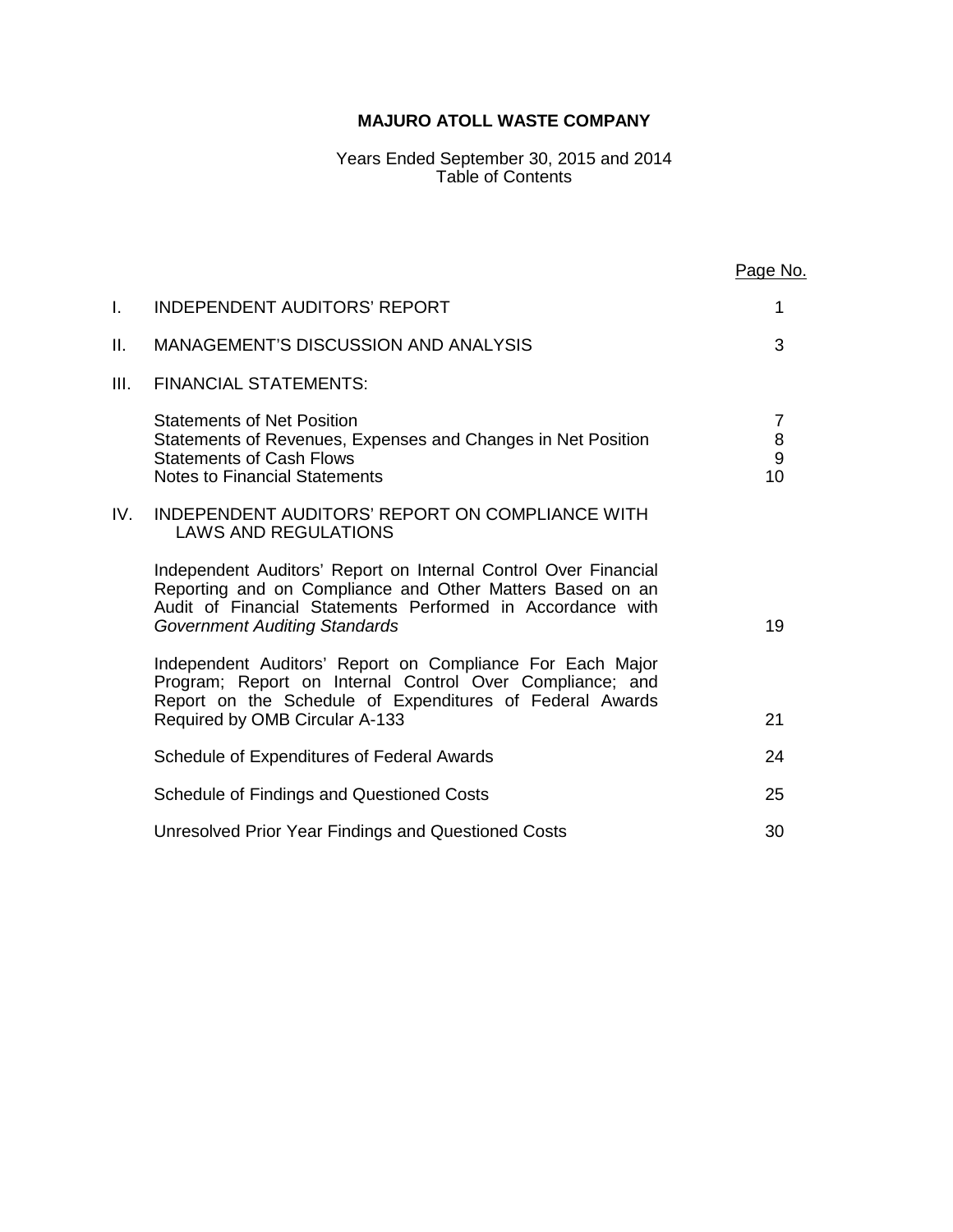

Deloitte & Touche LLP 361 South Marine Corps Drive Tamuning, GU 96913-3973 USA

Tel: (671)646-3884 Fax: (671)649-4932 www.deloitte.com

# **INDEPENDENT AUDITORS' REPORT**

Board of Directors Majuro Atoll Waste Company:

## **Report on the Financial Statements**

We have audited the accompanying financial statements of the Majuro Atoll Waste Company (MAWC), a component unit of the Republic of the Marshall Islands, which comprise the statements of net position as of September 30, 2015 and 2014, and the related statements of revenues, expenses, and changes in net position and of cash flows for the years then ended, and the related notes to the financial statements.

#### *Management's Responsibility for the Financial Statements*

Management is responsible for the preparation and fair presentation of these financial statements in accordance with accounting principles generally accepted in the United States of America; this includes the design, implementation, and maintenance of internal control relevant to the preparation and fair presentation of financial statements that are free from material misstatement, whether due to fraud or error.

#### *Auditors' Responsibility*

Our responsibility is to express an opinion on these financial statements based on our audits. We conducted our audits in accordance with auditing standards generally accepted in the United States of America and the standards applicable to financial audits contained in *Government Auditing Standards,* issued by the Comptroller General of the United States. Those standards require that we plan and perform the audit to obtain reasonable assurance about whether the financial statements are free from material misstatement.

An audit involves performing procedures to obtain audit evidence about the amounts and disclosures in the financial statements. The procedures selected depend on the auditor's judgment, including the assessment of the risks of material misstatement of the financial statements, whether due to fraud or error. In making those risk assessments, the auditor considers internal control relevant to the entity's preparation and fair presentation of the financial statements in order to design audit procedures that are appropriate in the circumstances, but not for the purpose of expressing an opinion on the effectiveness of the entity's internal control. Accordingly, we express no such opinion. An audit also includes evaluating the appropriateness of accounting policies used and the reasonableness of significant accounting estimates made by management, as well as evaluating the overall presentation of the financial statements.

We believe that the audit evidence we have obtained is sufficient and appropriate to provide a basis for our audit opinion.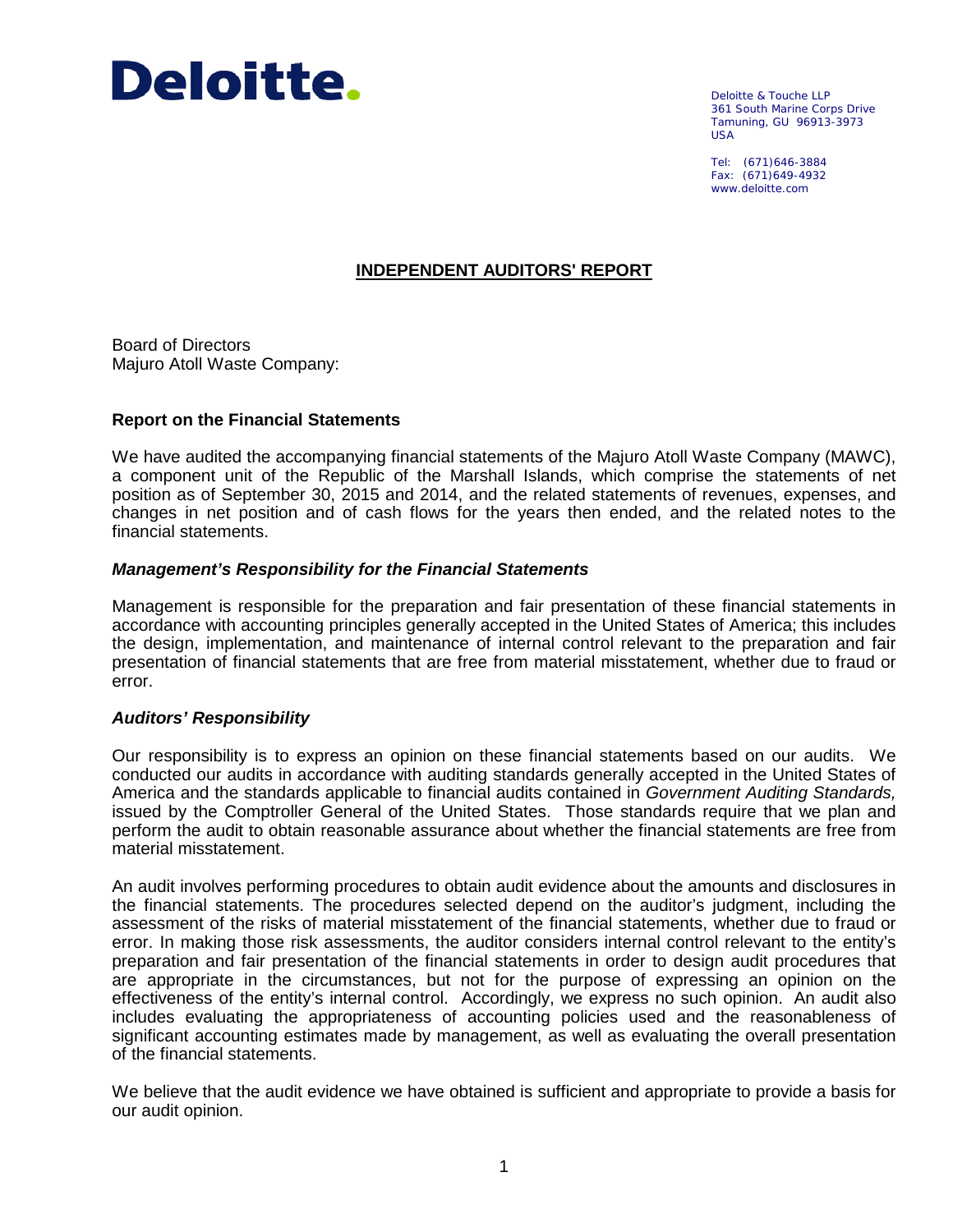# *Opinion*

In our opinion, the financial statements referred to above present fairly, in all material respects, the financial position of the Majuro Atoll Waste Company as of September 30, 2015 and 2014, and the results of its operations and its cash flows for the years then ended in accordance with accounting principles generally accepted in the United States of America.

#### **Emphasis-of-Matter**

#### *Going Concern*

The accompanying financial statements have been prepared assuming that MAWC will continue as a going concern. As discussed in Note 9 to the financial statements, MAWC's recurring losses from operations raise substantial doubt about its ability to continue as a going concern. Management's plans concerning this matter are also discussed in Note 9 to the financial statements. The financial statements do not include any adjustments that might result from the outcome of this uncertainty. Our opinion is not modified with respect to this matter.

## *Other Matters*

#### *Required Supplementary Information*

Accounting principles generally accepted in the United States of America require that the management's discussion and analysis on pages 3 to 6 be presented to supplement the financial statements. Such information, although not a part of the financial statements, is required by the Governmental Accounting Standards Board who considers it to be an essential part of financial reporting for placing the financial statements in an appropriate operational, economic, or historical context. We have applied certain limited procedures to the required supplementary information in accordance with auditing standards generally accepted in the United States of America, which consisted of inquiries of management about the methods of preparing the information and comparing the information for consistency with management's responses to our inquiries, the financial statements, and other knowledge we obtained during our audit of the financial statements. We do not express an opinion or provide any assurance on the information because the limited procedures do not provide us with sufficient evidence to express an opinion or provide any assurance.

## **Other Reporting Required by** *Government Auditing Standards*

In accordance with *Government Auditing Standards*, we have also issued our report dated August 15, 2016, on our consideration of MAWC's internal control over financial reporting and on our tests of its compliance with certain provisions of laws, regulations, contracts, and grant agreements and other matters. The purpose of that report is to describe the scope of our testing of internal control over financial reporting and compliance and the results of that testing, and not to provide an opinion on internal control over financing reporting or on compliance. That report is an integral part of an audit performed in accordance with *Government Auditing Standards* in considering MAWC's internal control over financial reporting and compliance.

deloite Narbell

August 15, 2016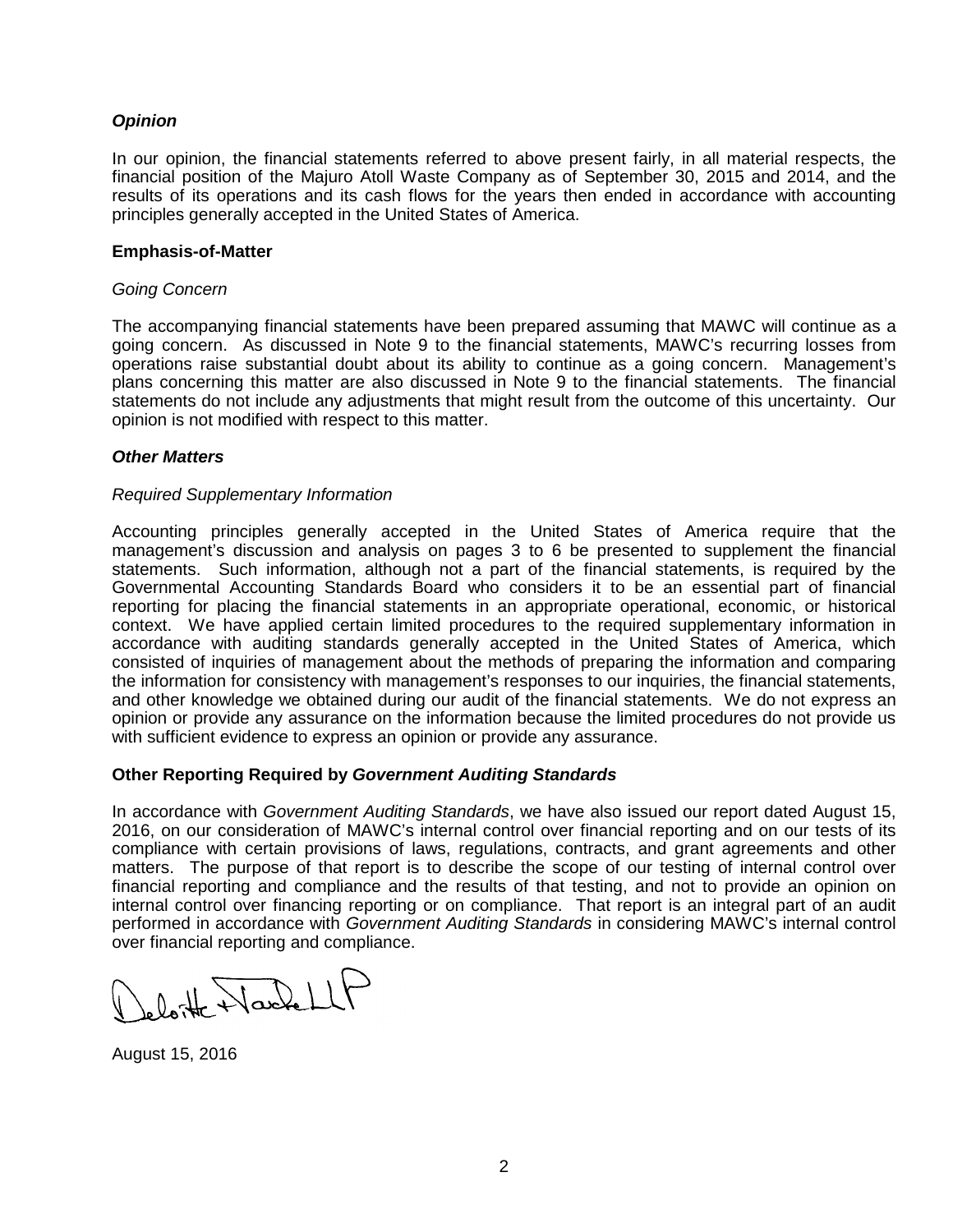Management's Discussion and Analysis Years Ended September 30, 2015 and 2014

#### **Overview**

As management of the Majuro Atoll Waste Company (MAWC), we offer the readers of MAWC's financial statements this narrative overview and analysis of the financial activities of MAWC for the fiscal year ended September 30, 2015, with comparative information provided for 2014. We encourage the readers to consider the information presented here in conjunction with additional information that we have furnished in MAWC's financial statements.

MAWC is a state-owned enterprise of the Republic of the Marshall Islands currently under the umbrella of the RMI Environmental Protection Authority. MAWC is subsidized by the RMI-US Compact of Free Association with a basic annual appropriation of \$325,000 in which it is required by law to follow the usage agreement as outlined on its sub-award agreement with the RMI Finance Department. In FY15, MAWC also received subsidy from the government of the Marshall Islands General Fund amounting to \$130,678. Other sources of funds are provided by grants from government and private institutions, and from MAWC's own revenue from operations.

MAWC is engaged to collect and dispose of solid waste in Majuro Atoll. It is governed by a fivemember Board of Directors, chaired by the Secretary of the Ministry of Public Works and managed by 43 employees with the leadership of the General Manager.

#### Operational and Financial Performance

MAWC's results of operations for 2015 have decreased its net operating loss by \$36,289 (or 5%) from \$741,117 in 2014 to \$704,828 in 2015. Factors that contributed to the favorable results for 2015 are attributed to a decrease in operating expenses by \$9,704 (or 1%) from \$872,153 in 2014 to \$862,449 in 2015 together with an increase in total net operating revenues by \$26,585 (or 20%) from \$131,036 in 2014 to \$157,621 in 2015. Major contributors to the increase in operating revenues were the increase in income from gate fees, bin collection services, trash special pick-ups, wreck vehicles dumping fee, equipment rentals and interests, sale of compost soil, sale of recycled and re-used items and sale of exported recyclable materials. The decrease in operating expenses were attributed to a reduction in depreciation expense offset by an increase in salaries for addition of new employee for grant writing and an increase in recycling costs.

## **FINANCIAL ANALYSIS OF MAWC**

The Statements of Net Position and the Statements of Revenues, Expenses and Changes in Net Position provide an indication of MAWC's financial condition. MAWC's net position reflects the difference between assets and liabilities. An increase in net position over time typically indicates an improvement in financial condition.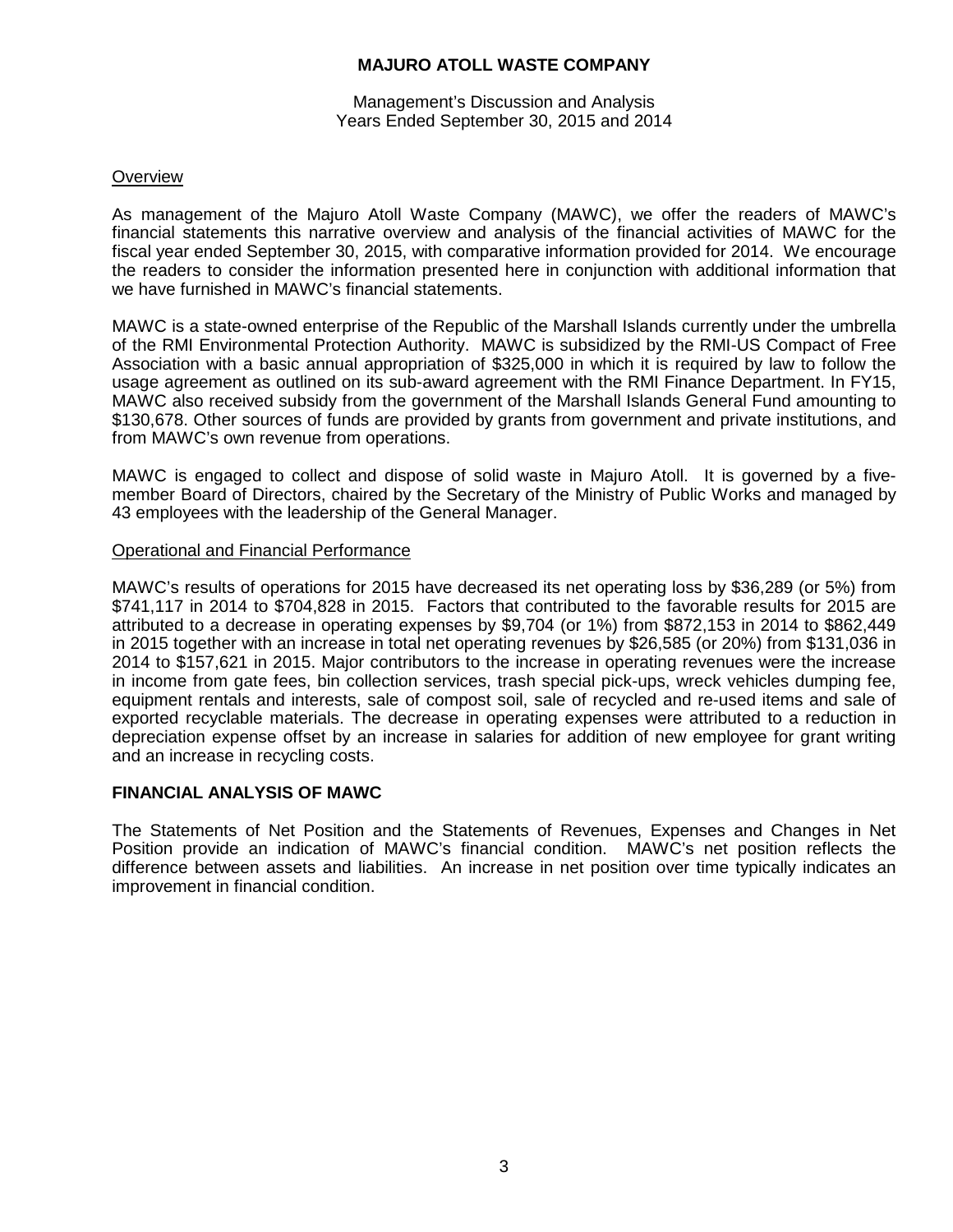Management's Discussion and Analysis, Continued Years Ended September 30, 2015 and 2014

A summary of MAWC's Statements of Net Position is presented below:

|                                                                   | 2015                    | 2014                    | 2013                      |
|-------------------------------------------------------------------|-------------------------|-------------------------|---------------------------|
| Current and other assets<br>Capital assets                        | \$<br>69,267<br>795,593 | \$<br>69,225<br>824,995 | \$<br>74,231<br>1,126,121 |
| <b>Total assets</b>                                               | \$<br>864,860           | \$<br>894,220           | \$<br>1,200,352           |
| Current and other liabilities<br>Long-term debt                   | \$<br>171,301<br>64,786 | \$<br>172,053<br>93,561 | \$<br>131,813<br>120,000  |
| <b>Total liabilities</b>                                          | 236,087                 | 265,614                 | 251,813                   |
| Net position:<br>Net investment in capital assets<br>Unrestricted | 795,593<br>(166,820)    | 824,995<br>(196,389)    | 1,126,121<br>(177, 582)   |
| Total net position                                                | 628,773                 | 628,606                 | 948,539                   |
| Total liabilities and net position                                | \$<br>864,860           | \$<br>894,220           | \$<br>1,200,352           |

A summary of MAWC's Statements of Revenue, Expenses, and Changes in Net Position is presented below:

|                               | 2015          | 2014                 |    | 2013      |
|-------------------------------|---------------|----------------------|----|-----------|
| Revenues:                     |               |                      |    |           |
| Operating revenues            | \$<br>157,621 | \$<br>131,036        | S  | 118,700   |
| Non-operating revenues-grants | 509,598       | 325,000              |    | 352,769   |
| Capital grants                | 201,842       | 104,965              |    | 672,627   |
| <b>Total revenues</b>         | 869,061       | 561,001              |    | 1,144,096 |
| Expenses:                     |               |                      |    |           |
| Operating expenses            | 862,449       | 872,153              |    | 845,822   |
| Non-operating expenses        | 6,445         | 8,781                |    |           |
| Total expenses                | 868,894       | 880,934              |    | 845,822   |
| Change in net position        | \$<br>167     | \$<br><u>319.933</u> | \$ | 298,274   |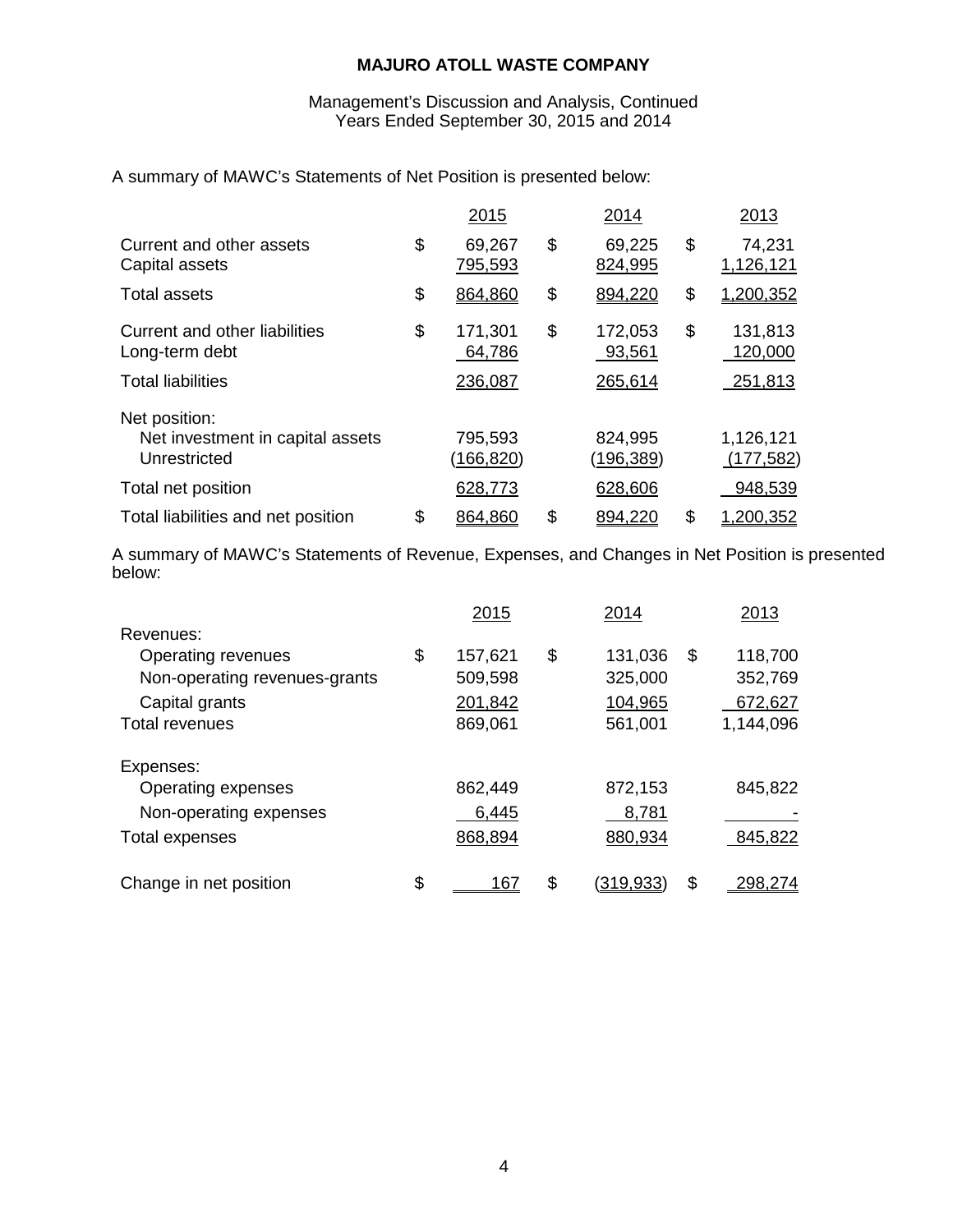#### Management's Discussion and Analysis, Continued Years Ended September 30, 2015 and 2014

MAWC's total assets decreased by \$29,360 (or 3%) from \$894,220 in 2014 to \$864,860 in 2015. This was primarily due to decrease in cash of \$14,070 (or 43%) from \$33,055 in 2014 to \$18,985 in 2015 and net receivables of \$19,372 (or 55%) from \$35,170 in 2014 to \$15,798 in 2015 offset by the increase in prepayment and other current assets of \$33,484 (or 3,348%) from \$1,000 in 2014 to \$34,484 in 2015. MAWC's total capital assets decreased of \$29,402 (or 4%) from \$824,995 in 2014 to \$795,593 in 2015 was mainly due to current year depreciation of \$250,172 offset by capital asset additions of \$220,770.

Total liabilities decreased by \$29,527 (or 11%) from \$265,614 in 2014 to \$236,087 in 2015. This decrease was mainly attributed to the decrease in long term loan to Bank of Marshall Islands of \$28,775 (or 31%) from \$93,561 in 2014 to \$64,786 in 2015.

MAWC's total revenues (operating, non-operating and capital contributions) increased by \$308,060 (or 55%) from \$561,001 in 2014 to \$869,061 in 2015. This increase in operating revenues was attributed to the increase in operating income from waste collection of \$20,540 (or 20%) from \$103,968 in 2014 to \$124,508 in 2015, recycling income of \$9,311 (or 31%) from \$29,879 in 2014 to \$39,190 in 2015 and miscellaneous income of \$715 (or 24%) from \$3,039 in 2014 to \$3,754 in 2015. Provision for doubtful accounts increased by \$3,981 (or 68%) from \$5,850 in 2014 to \$9,831 in 2015. The increase in non-operating revenues was attributed to the increase in contributions from RepMar of \$130,678 from General Fund for additional operating expenses, grants received from Secretariat of the Pacific Regional Environment Programme or SPREP of \$33,739 for professional training, landfill compactor parts and various tires, Small Grant Scheme from Australian Embassy or AUSAid of \$18,070 for commercial bins and radiator part for loader and from Disaster Office of \$2,111 for the King Tide response. MAWC also received capital contributions from RepMar amounting to \$22,999 for purchase for flatbed truck used for bulky waste and special trash pick-up and \$178,843 for payment of pre-work research/mobilization and on-site charrette, preliminary report, pre-final report and final report for new landfill site in Jenrok.

MAWC's total operating expenses decreased by \$9,704 (or 1%) from \$872,153 in 2014 to \$862,449 in 2015. This decrease was attributed to the decrease in current year depreciation expense, utilities, communication, repairs and maintenance, taxes and licenses and insurance offset by the increase in payroll, fuel, recycling, office supplies, meetings and entertainment, professional and contractual services, advertising, travel, bank charges and other waste collection expenses. Interest expense for the loan from Bank of Marshall Islands decreased by \$2,336 (or 26%) from \$8,781 in 2014 to \$6,445 in 2015.

Management's Discussion and Analysis for the year ended September 30, 2014 is set forth in MAWC's report on the audit of financial statements, which is dated July 9, 2015. Such Management's Discussion and Analysis explains the major factors impacting the FY2014 financial statements and can be obtained from MAWC's General Manager via the contact information on page 6.

## **CAPITAL ASSETS AND LONG-TERM DEBT**

At the end of 2015, MAWC has investments in capital assets, net of accumulated depreciation, of \$795,593 a decrease of \$29,402 (or 4%) from 2014. As mentioned earlier, this decrease is the result of current year depreciation expense of \$250,172 offset by capital asset additions of \$220,770. These additions pertain to office equipment, flatbed truck and nine (9) commercial bins. In addition, MAWC commenced work in progress associated with new Jenrok landfill and incurred capitalized costs of \$178,843 associated with this project in 2015. Capital assets are summarized in note 4 to the financial statements. Please refer to this note for additional information concerning capital assets.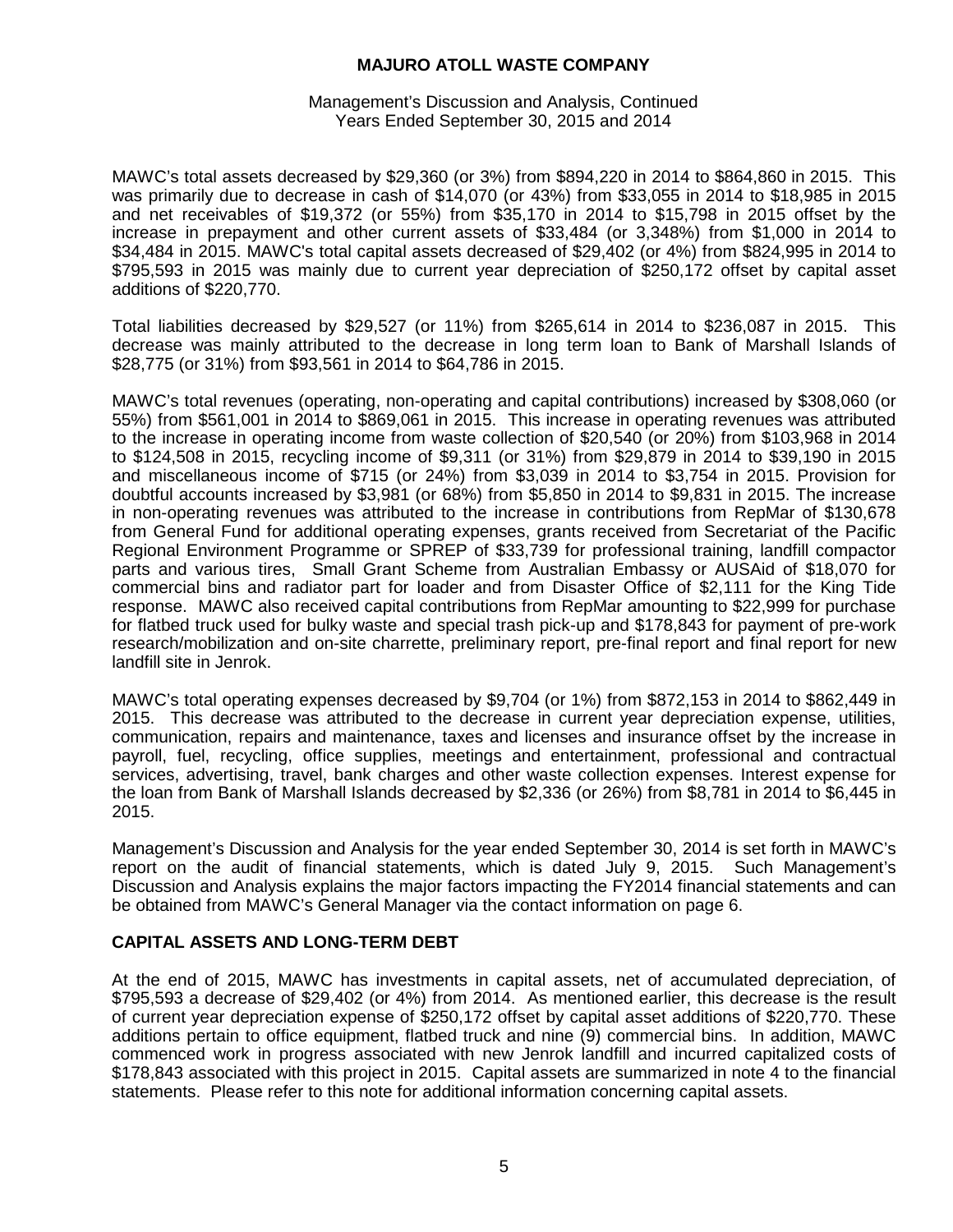Management's Discussion and Analysis, Continued Years Ended September 30, 2015 and 2014

MAWC entered into a \$120,000 bank loan for the purpose of funding operational requirements. At this time, MAWC has an outstanding payable of \$64,786.

# **ECONOMIC FACTORS AND NEXT YEARS BUDGET AND RATES**

Fiscal Year 2015 Budget

MAWC received:

- \$325,000 operational funding from RepMar that was submitted from the Environmental Protection Authority (EPA) Budget Matrix 2015.
- \$130,678 additional operating fund from RepMar's General Fund.
- \$600,000 capital and infrastructure funding that is intended for closure of Batkan-Jable site and opening of new dumpsite at Jenrok area.
- \$33,739 from Secretariat of the Pacific Regional Environment Programme or SPREP for professional training and purchase of landfill compactor parts and various tires.
- \$18,070 from Small Grant Scheme from Australian Embassy or AUSAid for purchase of commercial bins and radiator part for loader.
- \$2,111 from RepMar's Disaster's Office for the King Tide response.

Fiscal Year 2016 Budget

MAWC operational funding for FY2016 is at \$320,760 added by \$130,678 from RMI General Fund plus the anticipated operating revenue of \$233,813 and grants that aimed to attain the following four outputs/goals:

- 1. All residential and commercial solid waste in Majuro service areas successfully collected in bins, bags or as bulk materials, and hauled to landfill for segregation, recycling or disposal.
- 2. All segregated, non-recyclable waste from Majuro service areas effectively disposed of in semisanitary landfill.
- 3. All segregated, recyclable waste from Majuro service areas processed for local reuse or exportation.
- 4. MAWC's operations and development guided by effective strategic plans and governance of Board of Directors with manager.

MAWC will continue to develop and implement strategic and annual action plans, build revenues towards sustainable financing and more independent operations as befit a state-owned enterprise.

## Contact Us

Questions associated with the above Management's Discussion and Analysis may be sent by post addressed to Jorelik Tibon, General Manager, P.O. Box 3596, Majuro, MH 96960, or via email to [joreliktibon@gmail.com](mailto:jorelik.tibon1@gmail.com) or call office no. (692)247-2700/2701.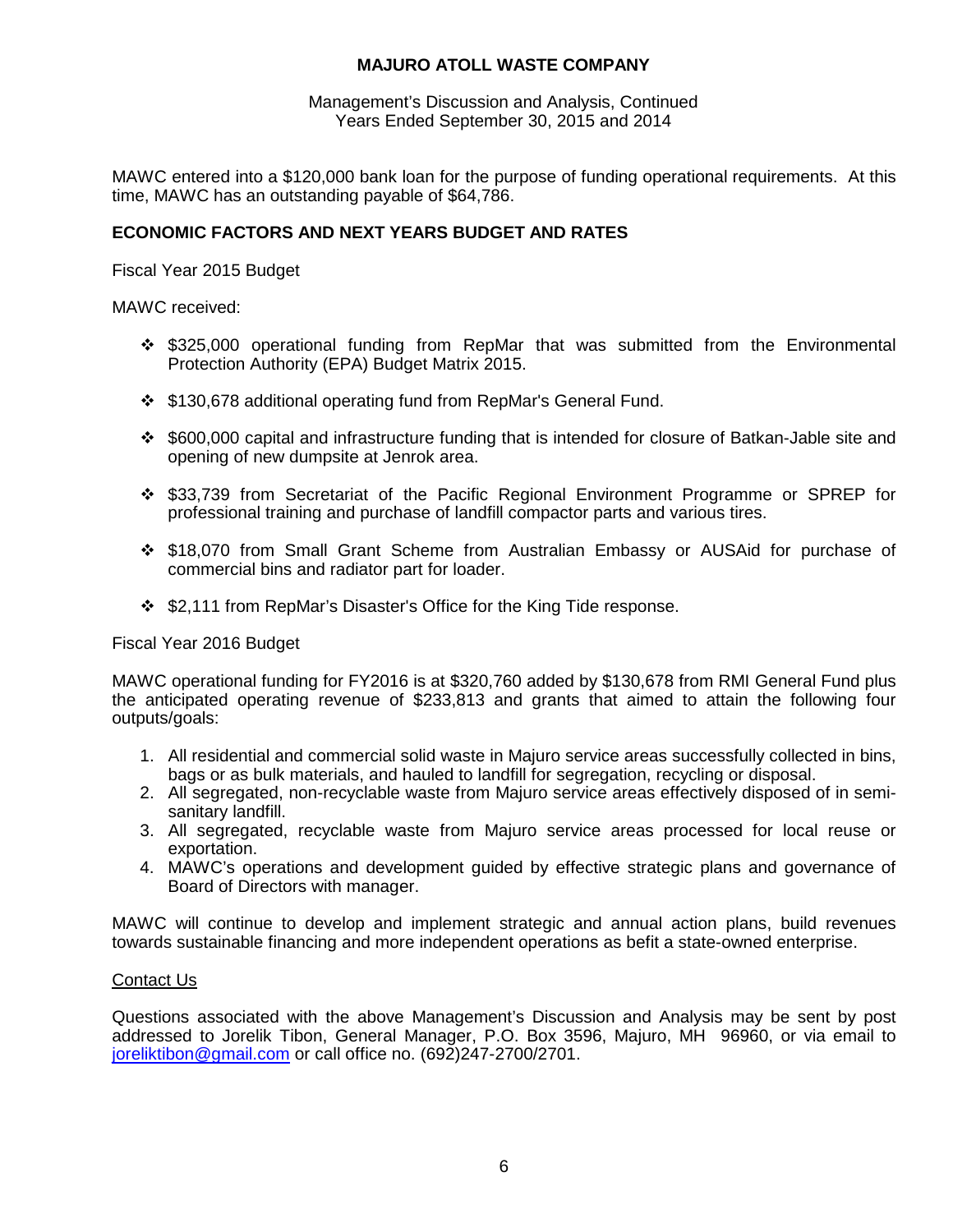# Statements of Net Position September 30, 2015 and 2014

| <b>ASSETS</b>                                         | 2015          | 2014          |
|-------------------------------------------------------|---------------|---------------|
| Current assets:                                       |               |               |
| Cash                                                  | \$<br>18,985  | \$<br>33,055  |
| Receivables, net                                      | 15,798        | 35,170        |
| Prepayments                                           | 32,984        |               |
| Other current assets                                  | 1,500         | 1,000         |
| <b>Total current assets</b>                           | 69,267        | 69,225        |
| Capital assets:                                       |               |               |
| Nondepreciable                                        | 178,843       |               |
| Other capital assets, net of accumulated depreciation | 616,750       | 824,995       |
| Total non-current assets                              | 795,593       | 824,995       |
|                                                       | \$<br>864,860 | \$<br>894,220 |
| <b>LIABILITIES AND NET POSITION</b>                   |               |               |
| <b>Current liabilities:</b>                           |               |               |
| Current portion of loan payable                       | \$<br>31,151  | \$<br>28,775  |
| Payable to affiliates, current portion                | 65,926        | 80,335        |
| Accounts payable                                      | 25,126        | 25,457        |
| Payroll liabilities                                   | 58,828        | 49,934        |
| Payable to employees                                  | 20,461        | 9,728         |
| Other current liabilities                             | 960           | 936           |
| <b>Total current liabilities</b>                      | 202,452       | 195,165       |
| Loan payable, net of current portion                  | 33,635        | 64,786        |
| Payable to affiliates, net of current portion         |               | 5,663         |
|                                                       | 33,635        | 70,449        |
| <b>Total liabilities</b>                              | 236,087       | 265,614       |
| Contingency                                           |               |               |
| Net position:                                         |               |               |
| Net investment in capital assets                      | 795,593       | 824,995       |
| Unrestricted                                          | (166, 820)    | (196,389)     |
| Total net position                                    | 628,773       | 628,606       |
|                                                       | \$<br>864,860 | \$<br>894,220 |

See accompanying notes to financial statements.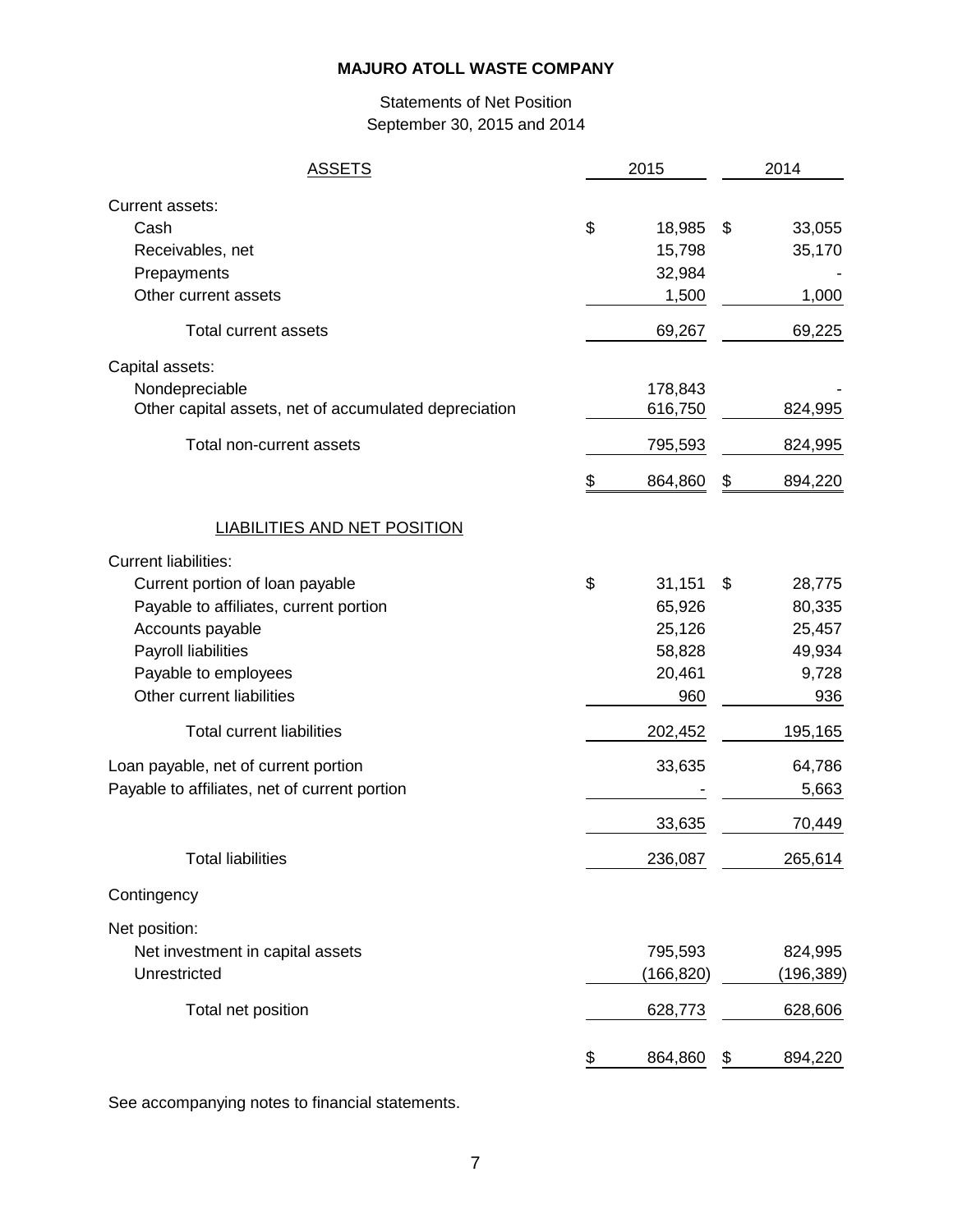# Statements of Revenue, Expenses, and Changes in Net Position Years Ended September 30, 2015 and 2014

|                                                                                                                                                                                                                                                                                                             | 2015 | 2014                                                                                                                                                                                                                                                           |
|-------------------------------------------------------------------------------------------------------------------------------------------------------------------------------------------------------------------------------------------------------------------------------------------------------------|------|----------------------------------------------------------------------------------------------------------------------------------------------------------------------------------------------------------------------------------------------------------------|
| Operating revenues:<br>Waste collection<br>Recycling income<br>Miscellaneous                                                                                                                                                                                                                                | \$   | \$<br>124,508<br>103,968<br>39,190<br>29,879<br>3,039<br>3,754                                                                                                                                                                                                 |
| Total operating revenues                                                                                                                                                                                                                                                                                    |      | 167,452<br>136,886                                                                                                                                                                                                                                             |
| Less provision for doubtful accounts                                                                                                                                                                                                                                                                        |      | (9,831)<br>(5,850)                                                                                                                                                                                                                                             |
| Total net operating revenues                                                                                                                                                                                                                                                                                |      | 131,036<br>157,621                                                                                                                                                                                                                                             |
| Operating expenses:<br>Payroll<br>Depreciation<br>Fuel<br>Recycling<br>Utilities and communication<br>Office supplies<br>Repairs and maintenance<br>Meetings and entertainment<br>Professional and contractual services<br><b>Taxes and licenses</b><br>Advertising<br>Insurance<br>Travel<br>Miscellaneous |      | 413,981<br>436,881<br>303,952<br>250,172<br>82,315<br>83,577<br>7,332<br>21,350<br>14,207<br>12,839<br>8,147<br>11,488<br>9,933<br>13,026<br>9,087<br>6,164<br>7,602<br>3,892<br>3,164<br>4,659<br>2,591<br>1,584<br>2,152<br>4,746<br>1,618<br>9,995<br>8,148 |
| Total operating expenses                                                                                                                                                                                                                                                                                    |      | 862,449<br>872,153                                                                                                                                                                                                                                             |
| <b>Operating loss</b>                                                                                                                                                                                                                                                                                       |      | (704, 828)<br>(741, 117)                                                                                                                                                                                                                                       |
| Nonoperating revenues (expenses):<br><b>Contributions from RepMar</b><br>Other grants and contributions<br>Interest expense                                                                                                                                                                                 |      | 325,000<br>455,678<br>53,920<br>(6, 445)<br>(8,781)                                                                                                                                                                                                            |
| Total nonoperating revenues, net                                                                                                                                                                                                                                                                            |      | 316,219<br>503,153                                                                                                                                                                                                                                             |
| Loss before capital contributions                                                                                                                                                                                                                                                                           |      | (424, 898)<br>(201, 675)                                                                                                                                                                                                                                       |
| Capital contributions:<br>RepMar                                                                                                                                                                                                                                                                            |      | 201,842<br>104,965                                                                                                                                                                                                                                             |
| Change in net position                                                                                                                                                                                                                                                                                      |      | 167<br>(319, 933)                                                                                                                                                                                                                                              |
| Net position at beginning of year                                                                                                                                                                                                                                                                           |      | 628,606<br>948,539                                                                                                                                                                                                                                             |
| Net position at end of year                                                                                                                                                                                                                                                                                 | \$   | 628,773<br>\$<br>628,606                                                                                                                                                                                                                                       |

See accompanying notes to financial statements.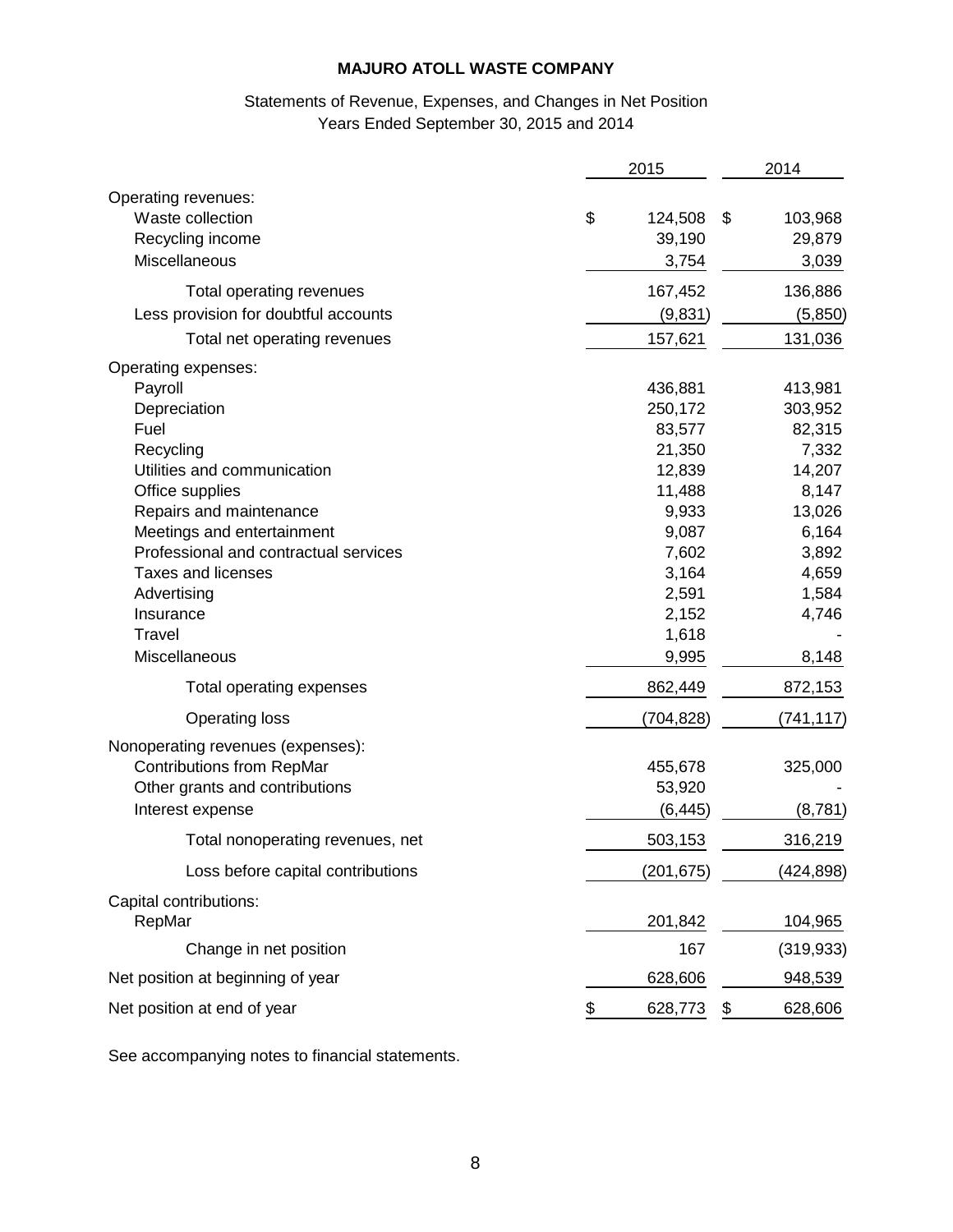## Statements of Cash Flows Years Ended September 30, 2015 and 2014

|                                                                              | 2015                  | 2014          |
|------------------------------------------------------------------------------|-----------------------|---------------|
| Cash flows from operating activities:<br>Cash received from customers        | \$<br>176,993         | \$<br>138,313 |
| Cash payments to suppliers for goods and services                            | (230, 769)            | (174,006)     |
| Cash payments to employees for services                                      | (415, 744)            | (352, 955)    |
| Net cash used in operating activities                                        | (469, 520)            | (388, 648)    |
| Cash flows from noncapital financing activities:                             |                       |               |
| Net repayments under bank loan arrangement                                   | (28, 775)             | (26, 439)     |
| Interest paid on bank loan                                                   | (6, 445)              | (8,781)       |
| Operating subsidy received from RepMar                                       | 455,678               | 325,000       |
| Other grants received                                                        | 53,920                |               |
| Net cash provided by noncapital financing activities                         | 474,378               | 289,780       |
| Cash flows from capital and related financing activities:                    |                       |               |
| Acquisition of capital assets                                                | (220, 770)            | (2,826)       |
| Capital grants received from RepMar                                          | 201,842               | 104,965       |
| Capital grants received from Government of Japan                             |                       | 24,330        |
| Net cash (used in) provided by capital and related                           |                       |               |
| financing activities                                                         | (18, 928)             | 126,469       |
| Net change in cash                                                           | (14,070)              | 27,601        |
| Cash at beginning of year                                                    | 33,055                | 5,454         |
| Cash at end of year                                                          | \$<br>18,985          | \$<br>33,055  |
| Reconciliation of operating loss to net cash used in                         |                       |               |
| operating activities:                                                        |                       |               |
| <b>Operating loss</b><br>Adjustments to reconcile operating loss to net cash | \$<br>$(704, 828)$ \$ | (741, 117)    |
| used in operating activities:                                                |                       |               |
| Depreciation                                                                 | 250,172               | 303,952       |
| Provision for bad debts                                                      | 9,831                 | 5,850         |
| Decrease (increase) in assets:                                               |                       |               |
| Receivables                                                                  | 9,541                 | 1,427         |
| Prepayments<br>Other current assets                                          | (32, 984)             |               |
| Increase (decrease) in liabilities:                                          | (500)                 | 1,000         |
| Accounts payable                                                             | (331)                 | (20, 157)     |
| Payable to affiliates                                                        | (20,072)              | 28,398        |
| Payroll and other liabilities                                                | 19,651                | 31,999        |
| Net cash used in operating activities                                        | \$<br>$(469, 520)$ \$ | (388, 648)    |

See accompanying notes to financial statements.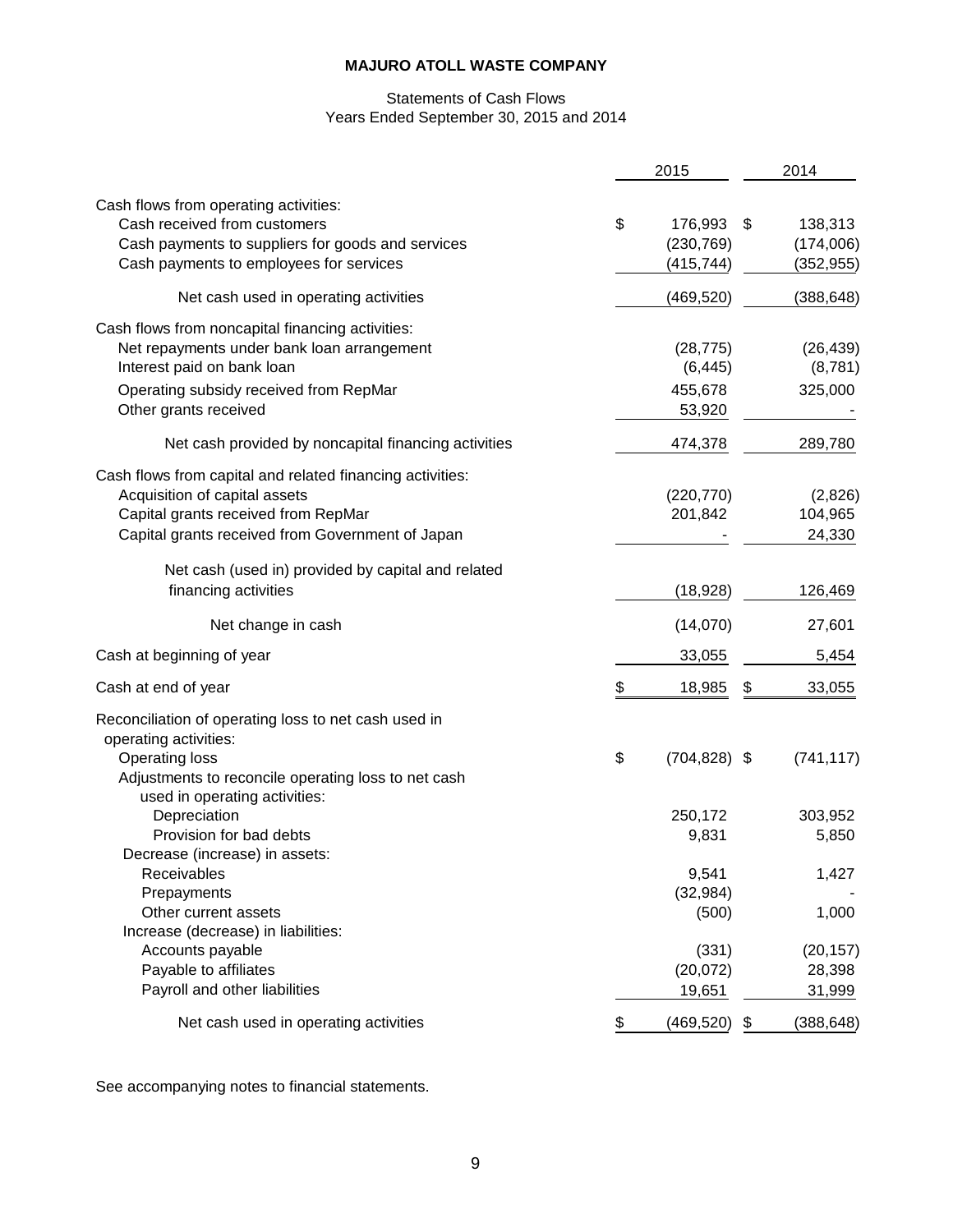Notes to Financial Statements September 30, 2015 and 2014

## (1) Organization

Majuro Atoll Waste Company (MAWC) was incorporated under the laws of the Republic of the Marshall Islands (RepMar) on January 30, 2007. The principal place of business is on Majuro Atoll. The purpose for which MAWC is organized is to engage in, but not limited to, the collection and disposal of solid waste on Majuro Atoll.

MAWC is governed by a five-member Board of Directors as follows:

- The Secretary of Public Works or Secretary responsible for solid waste.
- The Councilman on the Executive Committee responsible for solid waste management on the Majuro Atoll Local Government.
- One member from a list of two or more nomination by the Marshall Islands Chamber of Commerce.
- One member from a list of two or more nominations by the Marshall Islands Tourism Association.
- One member from a list of two or more nominations by the Marshall Islands Conservation Society.

MAWC's financial statements are incorporated into the financial statements of RepMar as a component unit.

## (2) Summary of Significant Accounting Policies

The accounting policies of MAWC conform to accounting principles generally accepted in the United States of America as applicable to governmental entities, specifically proprietary funds.

GASB Statement No. 34, *Basic Financial Statements - and Management's Discussion and Analysis - for State and Local Governments*, as amended by GASB Statement No. 37, *Basic Financial Statements - Management's Discussion and Analysis - for State and Local Governments: Omnibus*, and GASB Statement No. 38, *Certain Financial Statement Note Disclosures*, establish standards for external financial reporting for state and local governments and requires that resources be classified for accounting and reporting purposes into the following three net position categories:

- Net investment in capital assets: capital assets, net of accumulated depreciation and outstanding principal balances of debt attributable to the acquisition, construction or improvement of those assets.
- Restricted: Nonexpendable Net position subject to externally imposed stipulations that require MAWC to maintain such permanently. As of September 30, 2015 and 2014, MAWC does not have nonexpendable restricted net position.
- Expendable Net position whose use by MAWC is subject to externally imposed stipulations that can be fulfilled by actions of MAWC pursuant to those stipulations or that expire with the passage of time. As of September 30, 2015 and 2014, MAWC does not have expendable restricted net position.
- Unrestricted: Net position that is not subject to externally imposed stipulations. Unrestricted net position may be designated for specific purposes by action by management or the Board of Directors or may otherwise be limited by contractual agreements with outside parties.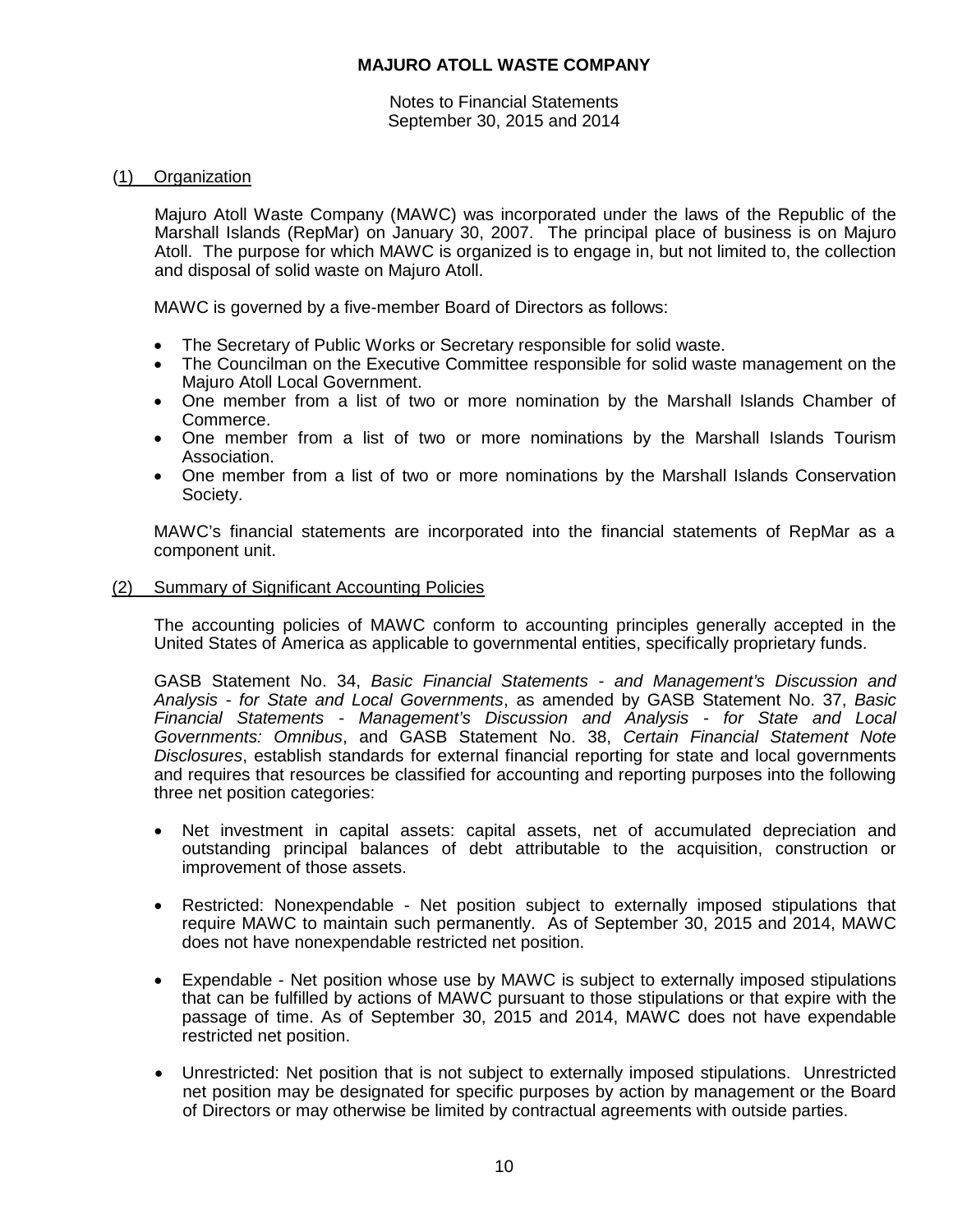Notes to Financial Statements September 30, 2015 and 2014

#### (2) Summary of Significant Accounting Policies, Continued

#### Basis of Accounting

Proprietary funds are accounted for on a flow of economic resources measurement focus. With this measurement focus, all assets, deferred outflows of resources, liabilities, and deferred inflows of resources associated with the operation of the fund are included in the statements of net position. Proprietary fund operating statements present increases and decreases in net position. The accrual basis of accounting is utilized by proprietary funds. Under this method, revenues are recorded when earned and expenses are recorded at the time liabilities are incurred.

#### Operating and Non-Operating Revenue and Expenses

Operating revenues and expenses generally result directly from the operation and maintenance of MAWC. Non-operating revenues and expenses result from capital and related financing activities as well as certain other non-recurring income and expense items. Other grants and contributions for the years ended September 30, 2015 and 2014, consist of the following:

|                                                                             | 2015                        | 2014   |
|-----------------------------------------------------------------------------|-----------------------------|--------|
| South Pacific Regional Environment Programme<br>Australian Embassy<br>Other | \$33,739<br>18,070<br>2,111 | -<br>- |
|                                                                             | \$53.920                    |        |

#### Cash

Custodial credit risk is the risk that in the event of a bank failure, MAWC's deposits may not be returned to it. Such deposits are not covered by depository insurance and are either uncollateralized or collateralized with securities held by the pledging financial institution or held by the pledging financial institution but not in the depositor-government's name. MAWC does not have a deposit policy for custodial credit risk.

For purposes of the statements of net position and of cash flows, cash represents cash on hand and cash in bank accounts. As of September 30, 2015 and 2014, the carrying amounts of cash were \$18,985 and \$33,055, respectively, and the corresponding bank balances were \$21,862 and \$38,974, respectively. Of the bank balances, \$6,362 and \$32,688, respectively, are maintained in a financial institution subject to Federal Deposit Insurance Corporation (FDIC) insurance. Bank deposits of \$15,500 and \$6,286, respectively, are maintained in a financial institution not subject to depository insurance. MAWC does not require collateralization of its cash deposits; therefore, deposit levels in excess of FDIC insurance coverage are uncollateralized. Accordingly, these deposits are exposed to custodial credit risk.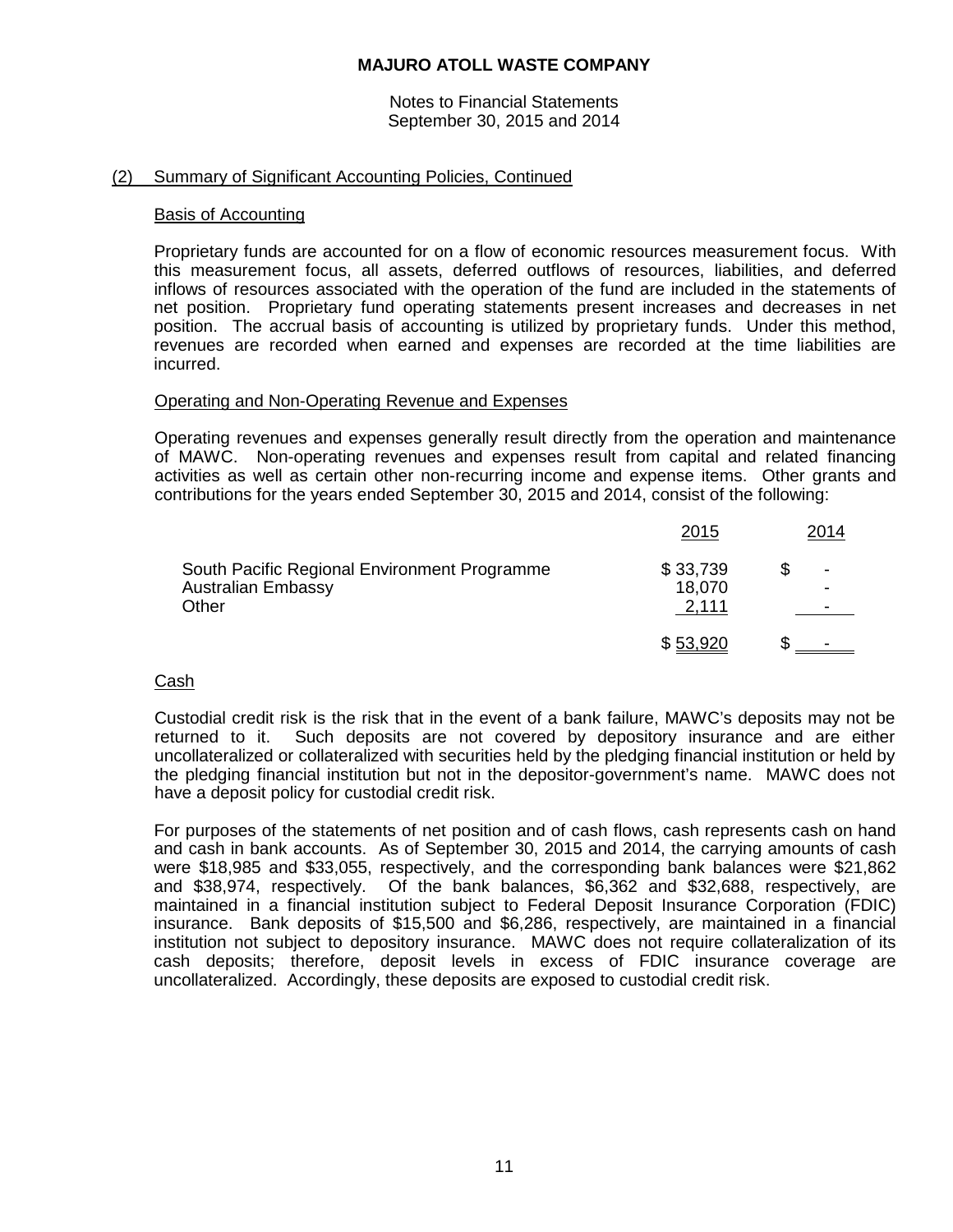Notes to Financial Statements September 30, 2015 and 2014

#### (2) Summary of Significant Accounting Policies, Continued

#### Receivables

Accounts receivable are due from customers both governmental agencies and businesses located in the Majuro Atoll and are interest free and uncollateralized. The allowance for doubtful accounts is stated at an amount which management believes will be adequate to absorb potential losses on accounts receivable that may become uncollectible based on evaluations of the collectability of these accounts and prior collection experience. The allowance is established through a provision for losses on accounts receivable charged to expense. Bad debts are written-off against the allowance on the specific identification method.

#### **Prepayments**

Certain prepayments to vendors or persons for goods and services reflect costs applicable to future accounting periods and are recorded as prepayments in the accompanying financial statements.

#### Property and Equipment

MAWC generally capitalizes individual items with a cost that equals or exceeds \$250 and has estimated useful lives of more than one year. Property and equipment is recorded at cost. Depreciation of property and equipment is calculated using the straight-line method over the estimated useful lives of the assets. Estimated useful lives of equipment, vehicles, and furniture and fixtures range from 4 to 10 years.

#### Deferred Outflows of Resources

In addition to assets, the statement of net position will sometimes report a separate section for deferred outflows of resources. This separate financial statement element, deferred outflows of resources represents a consumption of net position that applies to a future period and so will not be recognized as an outflow of resources (deduction of net position) until then. MAWC has no items that qualify for reporting in this category.

#### Deferred Inflows of Resources

In addition to liabilities, the statement of net position will sometimes report a separate section for deferred inflows of resources. This separate financial statement element, deferred inflows of resources represents an acquisition of net position that applies to a future period and so will not be recognized as an inflow of resources (additions to net position) until then. MAWC has no items that qualify for reporting in this category.

#### Taxes

Corporate profits are not subject to income tax in the Marshall Islands. Instead, RepMar imposes a gross receipts tax (GRT) of 3% on revenues. MAWC is specifically exempt from this tax.

#### Reclassifications

Certain balances in the 2014 presentation have been reclassified to conform to the 2015 presentation.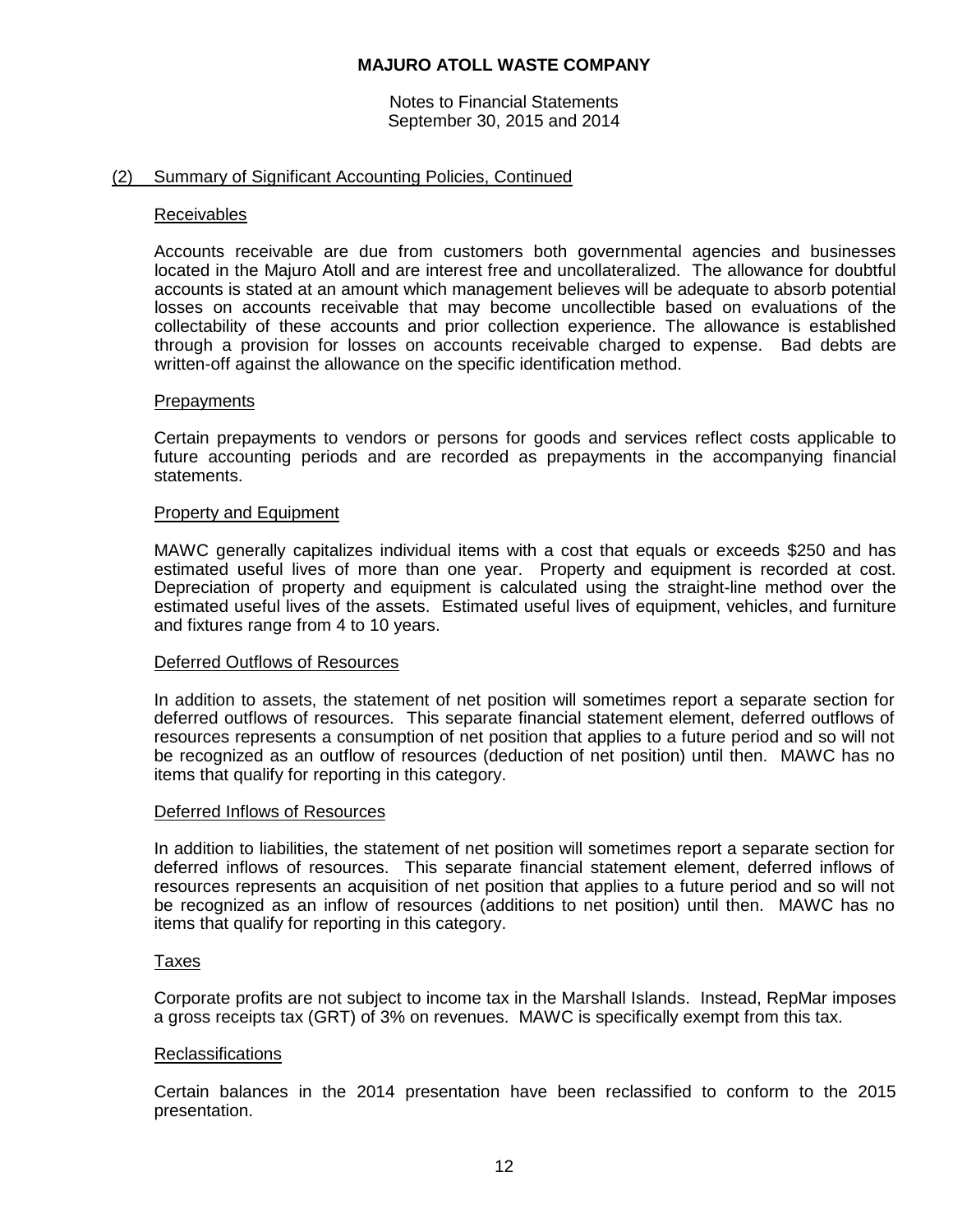Notes to Financial Statements September 30, 2015 and 2014

## (2) Summary of Significant Accounting Policies, Continued

#### New Accounting Standards

During the year ended September 30, 2015, MAWC implemented the following pronouncements:

- GASB Statement No. 68, *Accounting and Financial Reporting for Pensions*, and GASB Statement No. 71, *Pension Transition for Contributions Made Subsequent to the Measurement Date - an amendment of GASB Statement No. 68*, which revise and establish new financial reporting requirements for most governments that provide their employees with pension benefits. The implementation of these statements did not have a material effect on the financial statements of MAWC.
- GASB Statement No. 69, *Government Combinations and Disposals of Government Operations*, which improves accounting and financial reporting for state and local governments' combinations and disposals of government operations. Government combinations include mergers, acquisitions, and transfers of operations. A disposal of government operations can occur through a transfer to another government or a sale. The implementation of this statement did not have a material effect on the financial statements of MAWC.

In February 2015, GASB issued Statement No. 72, *Fair Value Measurement and Application*, which addresses accounting and financial reporting issues related to fair value measurements and requires entities to expand their fair value disclosures by determining major categories of debt and equity securities within the fair value hierarchy on the basis of the nature and risk of the investment. The provisions in Statement 72 are effective for fiscal years beginning after June 15, 2015. Management believes that the implementation of this statement only requires additional disclosures to be made about fair value measurements, the level of fair value hierarchy, and valuation techniques and will not have a material effect on the financial statements of MAWC.

In June 2015, GASB issued Statement No. 73, *Accounting and Financial Reporting for Pensions and Related Assets That Are Not Within the Scope of GASB Statement 68, and Amendments to Certain Provisions of GASB Statements 67 and 68*, which aligns the reporting requirements for pensions and pension plans not covered in GASB Statements 67 and 68 with the reporting requirements in Statement 68. The provisions in Statement No. 73 are effective for fiscal years beginning after June 15, 2015, with the exception of the provisions that address employers and governmental nonemployer contributing entities for pensions that are not within the scope of Statement 68, which are effective for fiscal years beginning after June 15, 2016. Management does not believe that the implementation of this statement will have a material effect on the financial statements of MAWC.

In June 2015, GASB issued Statement No. 74, *Financial Reporting for Postemployment Benefit Plans Other Than Pension Plans*, which replaces Statements No. 43, *Financial Reporting for Postemployment Benefit Plans Other Than Pension Plans, as amended*, and No. 57, *OPEB Measurements by Agent Employers and Agent Multiple-Employer Plans*, and addresses financial reporting requirements for governments whose employees are provided with postemployment benefits other than pensions (other postemployment benefits or OPEB). The provisions in Statement No. 74 are effective for fiscal years beginning after June 15, 2016. Management does not believe that the implementation of this statement will have a material effect on the financial statements of MAWC.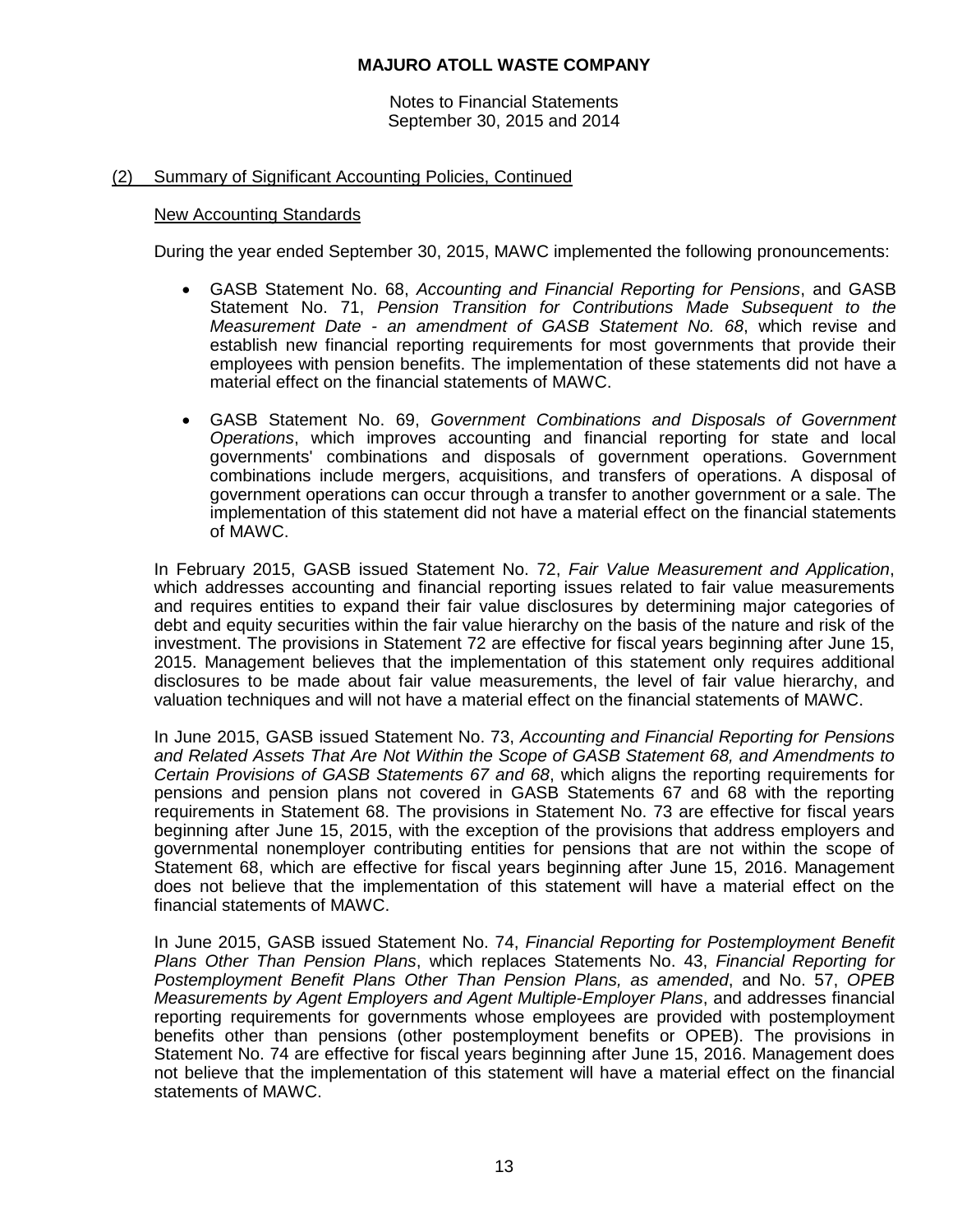Notes to Financial Statements September 30, 2015 and 2014

#### (2) Summary of Significant Accounting Policies, Continued

#### New Accounting Standards, Continued

In June 2015, GASB issued Statement No. 75, *Accounting and Financial Reporting for Postemployment Benefits Other Than Pensions*, which replaces the requirements of Statements No. 45, *Accounting and Financial Reporting by Employers for Postemployment Benefits Other Than Pensions, as amended*, and No. 57, *OPEB Measurements by Agent Employers and Agent Multiple-Employer Plans*, and provides guidance on reporting by governments that provide OPEB to their employees and for governments that finance OPEB for employees of other governments. The provisions in Statement No. 75 are effective for fiscal years beginning after June 15, 2017. Management does not believe that the implementation of this statement will have a material effect on the financial statements of MAWC.

In June 2015, GASB issued Statement No. 76, *The Hierarchy of Generally Accepted Accounting Principles for State and Local Governments*, which eliminates two of the four categories of authoritative GAAP that exist under the existing hierarchy prescribed by Statement 55. The two categories that will remain under the new standard are (1) GASB Statements and (2) GASB technical bulletins and implementation guides in addition to AICPA guidance that the GASB clears. The provisions in Statement No. 76 are effective for fiscal years beginning after June 15, 2015. Management does not believe that the implementation of this statement will have a material effect on the financial statements of MAWC.

In August 2015, GASB issued Statement No. 77, *Tax Abatement Disclosures*, which requires governments that enter into tax abatement agreements to disclose certain information about the agreements. The provisions in Statement No. 77 are effective for fiscal years beginning after December 15, 2015. Management does not believe that the implementation of this statement will have a material effect on the financial statements of MAWC.

#### **Estimates**

The preparation of financial statements in conformity with accounting principles generally accepted in the United States of America requires management to make estimates and assumptions that affect the reported amounts of assets, deferred outflows of resources, liabilities, and deferred inflows of resources and disclosure of contingent assets and liabilities at the date of the financial statements and the reported amounts of revenues and expenses during the reporting period. Actual results could differ from those estimates.

#### (3) Receivables

Receivables at September 30, 2015 and 2014, consist of the following:

|                                   | 2015                  | 2014                |
|-----------------------------------|-----------------------|---------------------|
| Trade<br>Affiliates               | 33,740<br>S<br>29,596 | \$41,887<br>30,990  |
| Less allowance for doubtful debts | 63,336<br>(47, 538)   | 72,877<br>(37, 707) |
|                                   | <u>15,798</u><br>S.   | \$35,170            |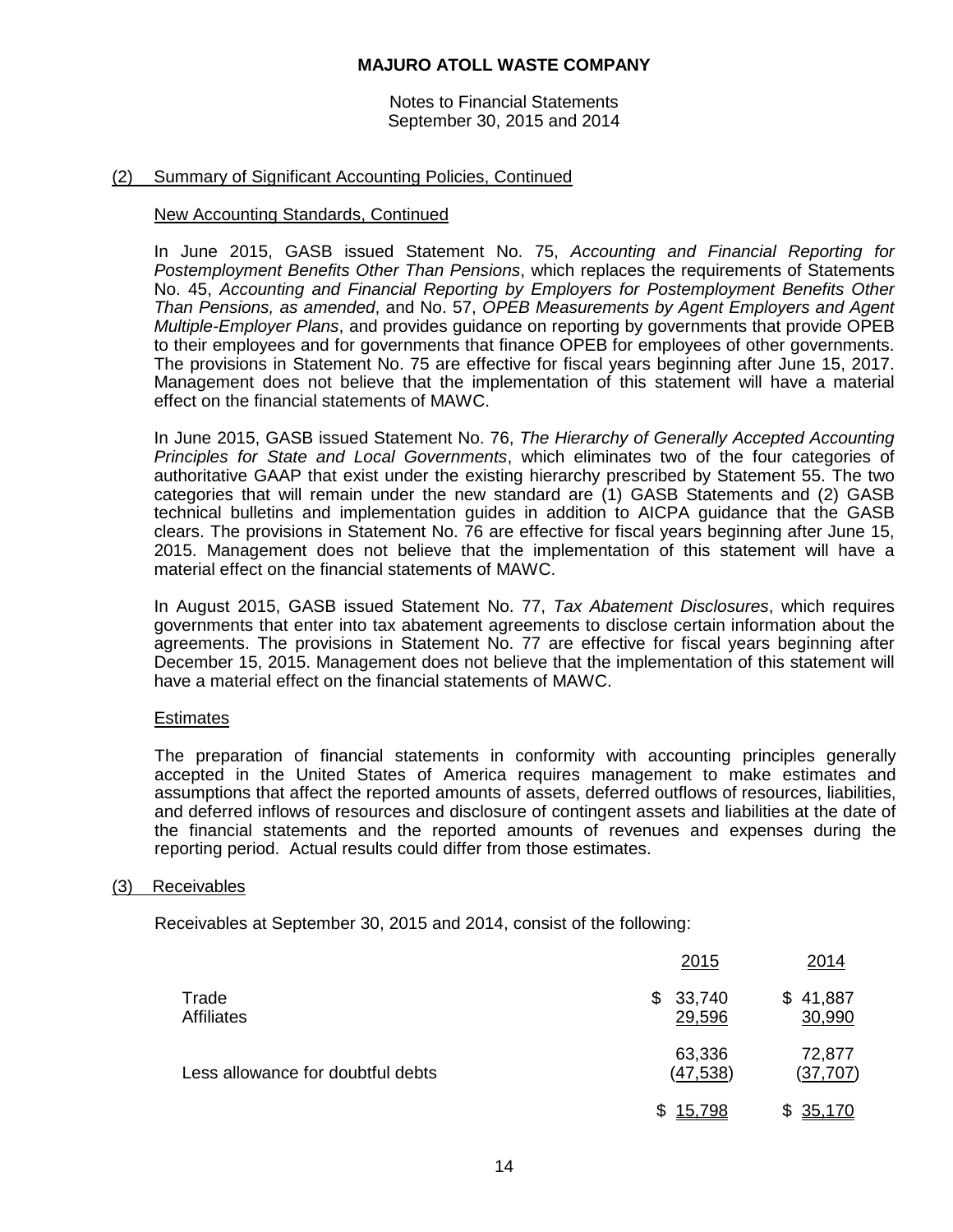Notes to Financial Statements September 30, 2015 and 2014

#### (4) Property, Plant and Equipment

Capital asset activities for the years ended September 30, 2015 and 2014 are as follows:

|                                                                                                                                                      | 2015                                                             |                                                |                                                                   |  |
|------------------------------------------------------------------------------------------------------------------------------------------------------|------------------------------------------------------------------|------------------------------------------------|-------------------------------------------------------------------|--|
|                                                                                                                                                      | <b>Balance</b> at<br>October<br>1, 2014                          | <b>Additions</b><br><b>Disposals</b>           | <b>Balance</b> at<br>September<br>30, 2015                        |  |
| Office equipment<br>Recycling equipment<br>Truck and heavy equipment<br>Office building<br>Waste segregation structure<br>Waste collection equipment | \$<br>9,300<br>227,291<br>890,604<br>13,471<br>31,200<br>804,835 | $\mathfrak{L}$<br>2,705 \$<br>22,999<br>16,223 | \$<br>12,005<br>227,291<br>913,603<br>13,471<br>47,423<br>804,835 |  |
| Less accumulated depreciation                                                                                                                        | 1,976,701<br>(1, 151, 706)                                       | 41,927<br>(250, 172)                           | 2,018,628<br>(1,401,878)                                          |  |
| Construction in progress                                                                                                                             | 824,995                                                          | (208, 245)<br>178,843                          | 616,750<br>178,843                                                |  |
|                                                                                                                                                      | $$ -824,995$<br><b>Balance</b> at                                | $$-(29,402)$<br>2014                           | \$<br>795,593<br><b>Balance</b> at                                |  |
|                                                                                                                                                      | October<br><u>1, 2013</u>                                        | <b>Additions</b><br><b>Disposals</b>           | September<br><u>30, 2014</u>                                      |  |
| Office equipment<br>Recycling equipment<br>Truck and heavy equipment<br>Office building<br>Waste segregation structure<br>Waste collection equipment | \$<br>7,449<br>226,316<br>890,604<br>13,471<br>31,200<br>804,835 | \$<br>1,851 \$<br>975                          | \$<br>9,300<br>227,291<br>890,604<br>13,471<br>31,200<br>804,835  |  |
| Less accumulated depreciation                                                                                                                        | 1,973,875<br>(847, 754)<br>\$1,126,121                           | 2,826<br>(303, 952)<br>\$ (301, 126)           | 1,976,701<br>(1, 151, 706)<br>\$ 824,995                          |  |
|                                                                                                                                                      |                                                                  |                                                |                                                                   |  |

#### (5) Risk Management

MAWC purchases commercial insurance to cover its potential risks from operations. It is substantially self-insured for all other risks. Management is of the opinion that no material losses have been sustained as a result of this practice since its inception.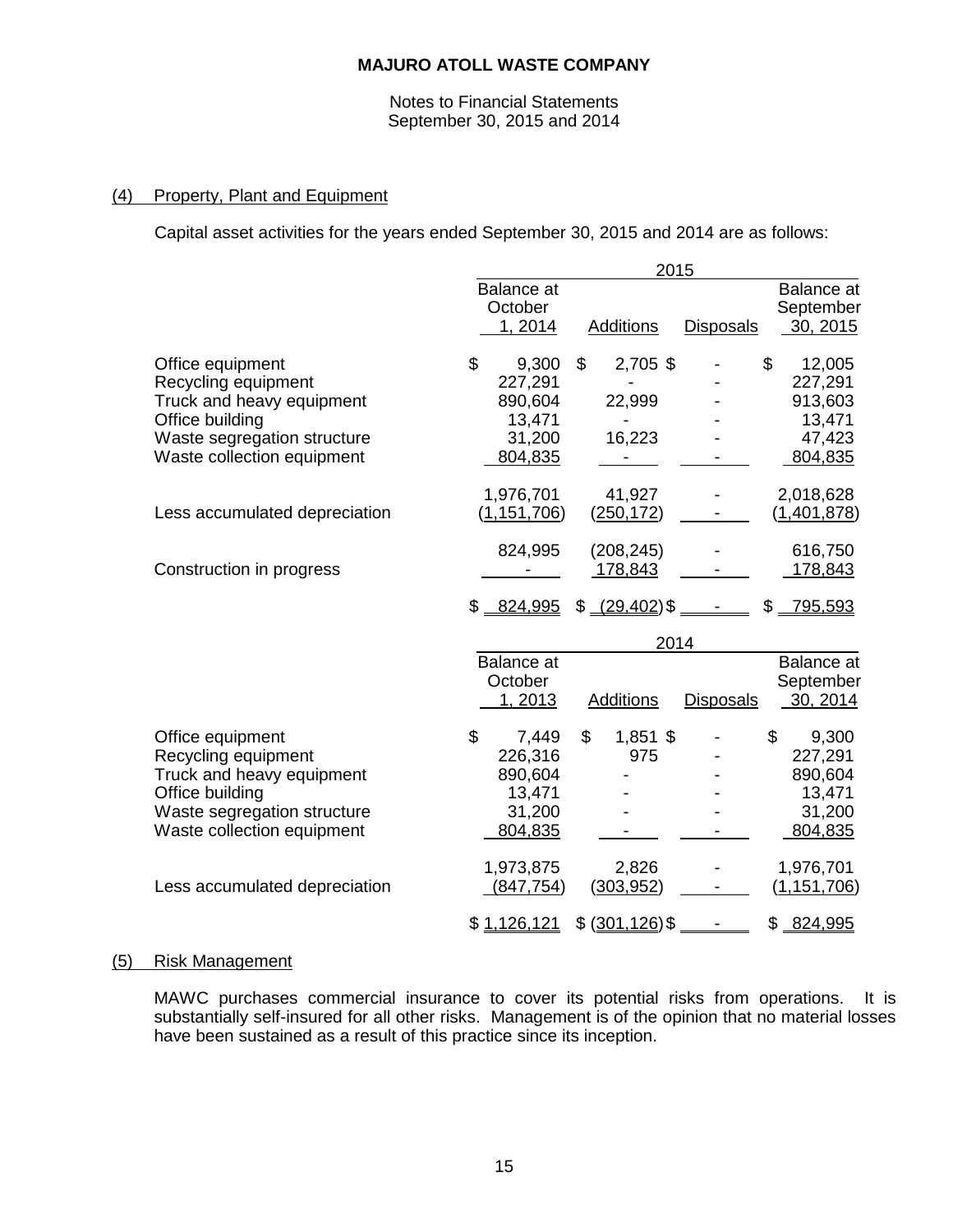Notes to Financial Statements September 30, 2015 and 2014

## (6) Social Security Taxes Payable

At September 30, 2015 and 2014, MAWC was liable for taxes, including certain delinquent taxes, payable to the Marshall Islands Social Security Administration (MISSA) in the amount of \$21,098 and \$42,680, respectively. On January 14, 2014, MAWC and MISSA entered into a promissory note agreement for delinquent taxes. The terms of this agreement include monthly payments of \$2,000, inclusive of interest at 12% per annum, commencing February 10, 2014.

Changes in social security taxes payable during the years ended September 30, 2015 and 2014 were as follows:

|                               | <b>Balance</b> at<br>October 1,<br><u>2014</u> | Additions        | <b>Reductions</b> | Balance at<br>September<br>30, 2015 | Due<br>Within<br>One Year |
|-------------------------------|------------------------------------------------|------------------|-------------------|-------------------------------------|---------------------------|
| Social security taxes payable | \$42,680                                       | \$70,504         | \$ (92,086)       | \$21,098                            | \$ 21,098                 |
|                               | Balance at<br>October 1,<br>2013               | <b>Additions</b> | <b>Reductions</b> | Balance at<br>September<br>30, 2014 | Due<br>Within<br>One Year |
| Social security taxes payable | \$43,309                                       | \$65,241         | \$ (65, 870)      | \$42,680                            | \$37,017                  |

## (7) Long-Term Debt

On September 26, 2013, MAWC entered into a \$120,000 bank loan for the purpose of funding operational requirements. The loan will mature on September 30, 2017. The loan is collateralized by equipment. Interest is calculated at 8% per annum. Principal and interest are payable in monthly equal installments of \$2,935.

Annual repayment requirements to maturity for principal and interest are as follow:

| <u>Year ending September 30.</u> | Principal          | Interest         | Total              |
|----------------------------------|--------------------|------------------|--------------------|
| 2016<br>2017                     | \$31,151<br>33,635 | \$4,069<br>1.471 | \$35,220<br>35,106 |
|                                  | \$ 64,786          | \$5.540          | \$70,326           |

Changes in long-term debt during the years ended September 30, 2015 and 2014 were as follows:

|                      | Balance at<br>October 1,<br>2014 | Additions | Reductions | Balance at<br>September<br>30.2015       | Due<br>Within<br>One Year |
|----------------------|----------------------------------|-----------|------------|------------------------------------------|---------------------------|
| Commercial bank loan | \$93,561                         | $S -$     |            | $$ (28,775) \quad $64,786 \quad $31,151$ |                           |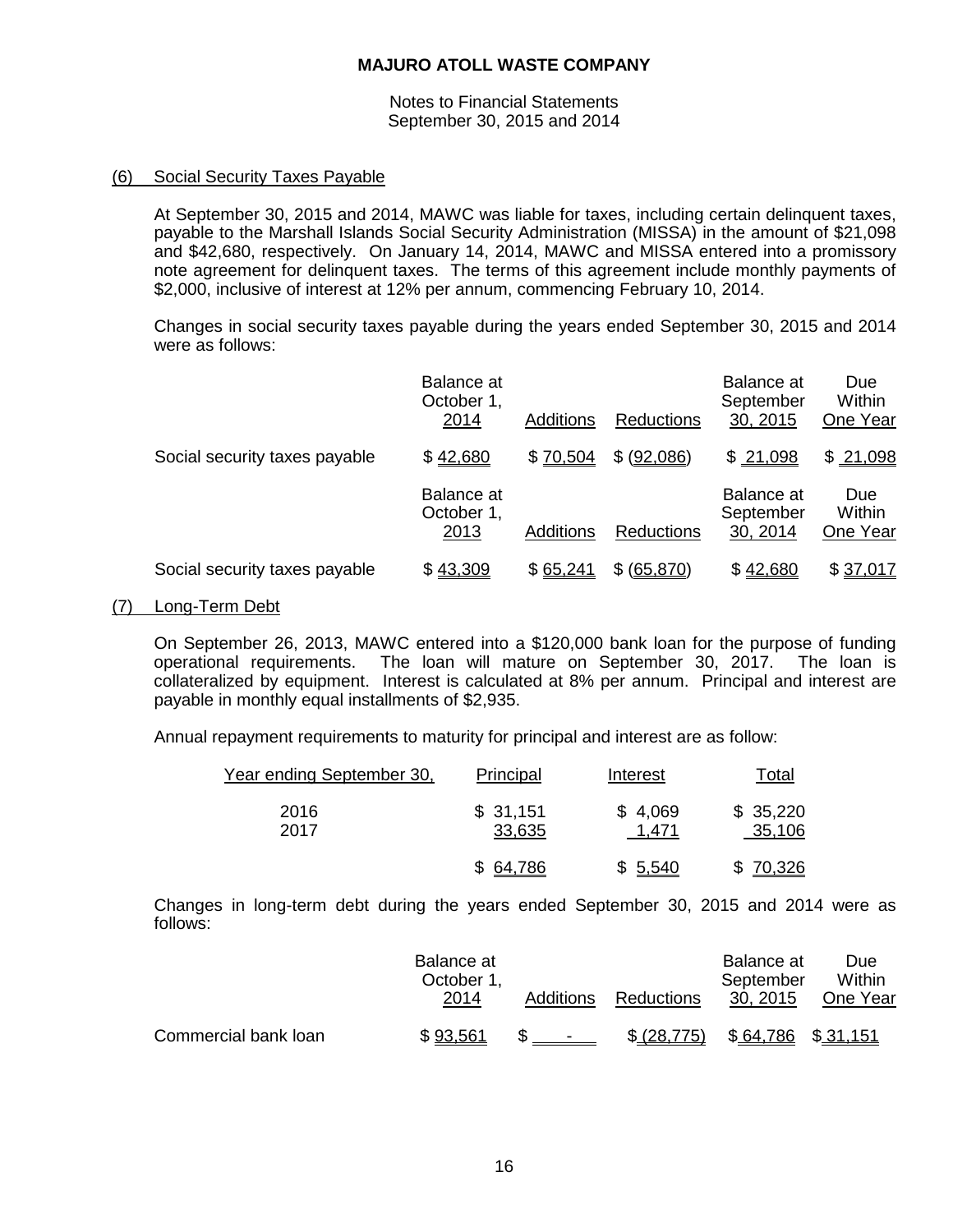Notes to Financial Statements September 30, 2015 and 2014

## (7) Long-Term Debt, Continued

|                      | Balance at<br>October 1,<br>2013 | Additions      | Reductions   | Balance at<br>September<br>30.2014 | Due<br>Within<br>One Year |
|----------------------|----------------------------------|----------------|--------------|------------------------------------|---------------------------|
| Commercial bank loan | \$120,000                        | $\mathbb{S}$ - | \$ (26, 439) | \$93,561 \$28,775                  |                           |

# (8) Related Party Transactions

MAWC utilizes services from certain affiliated entities at substantially the same terms and conditions as those incurred from third parties. A summary of related party transactions as of and for the years ended September 30, 2015 and 2014 are as follows:

|                                                                                                                                                                             |                              |                               | 2015                         |                 |
|-----------------------------------------------------------------------------------------------------------------------------------------------------------------------------|------------------------------|-------------------------------|------------------------------|-----------------|
|                                                                                                                                                                             | <b>Revenues</b>              | <b>Expenses</b>               | Receivables                  | <b>Payables</b> |
| Marshalls Energy Company, Inc.<br>Marshall Islands Social Security Administration<br>College of the Marshall Islands<br><b>Marshall Islands National Telecommunications</b> | \$<br>1.047<br>288<br>5,371  | \$<br>8,019<br>3,291          | \$<br>206<br>72<br>1,125     | \$<br>21,098    |
| Authority<br>RepMar<br>Other                                                                                                                                                | 235<br>13,295<br>15,346      | 4,312<br>32,141<br>482        | 74<br>15,456<br>12,663       | 44,828          |
|                                                                                                                                                                             | \$35,582                     | \$48,245                      | \$29,596                     | \$65,926        |
|                                                                                                                                                                             |                              |                               | 2014                         |                 |
|                                                                                                                                                                             | <b>Revenues</b>              | <b>Expenses</b>               | Receivables                  | <b>Payables</b> |
| Marshalls Energy Company, Inc.<br>Marshall Islands Social Security Administration<br>College of the Marshall Islands<br>Marshall Islands National Telecommunications        | \$<br>538<br>293<br>5,248    | \$<br>9,827<br>2,041          | \$<br>658<br>53<br>2,160     | \$<br>42,680    |
| Authority<br>RepMar<br>Other                                                                                                                                                | 25<br>20,033<br><u>9,299</u> | 4,107<br>34,519<br><u>340</u> | 25<br>20,405<br><u>7,689</u> | 43,318          |
|                                                                                                                                                                             | \$35,436                     | \$50,834                      | \$30,990                     | \$85,998        |

During the years ended September 30, 2015 and 2014, MAWC received operating subsidies from RepMar as follows:

|                                                         | 2015                 | 2014       |
|---------------------------------------------------------|----------------------|------------|
| <b>Compact Environment Sector Grant</b><br>General Fund | \$325,000<br>130.678 | \$325,000  |
|                                                         | \$455,678            | \$ 325,000 |

In addition, MAWC received Compact Public Infrastructure Sector capital contributions from RepMar in the amount of \$201,842 and \$104,965 for the years ended September 30, 2015 and 2014, respectively.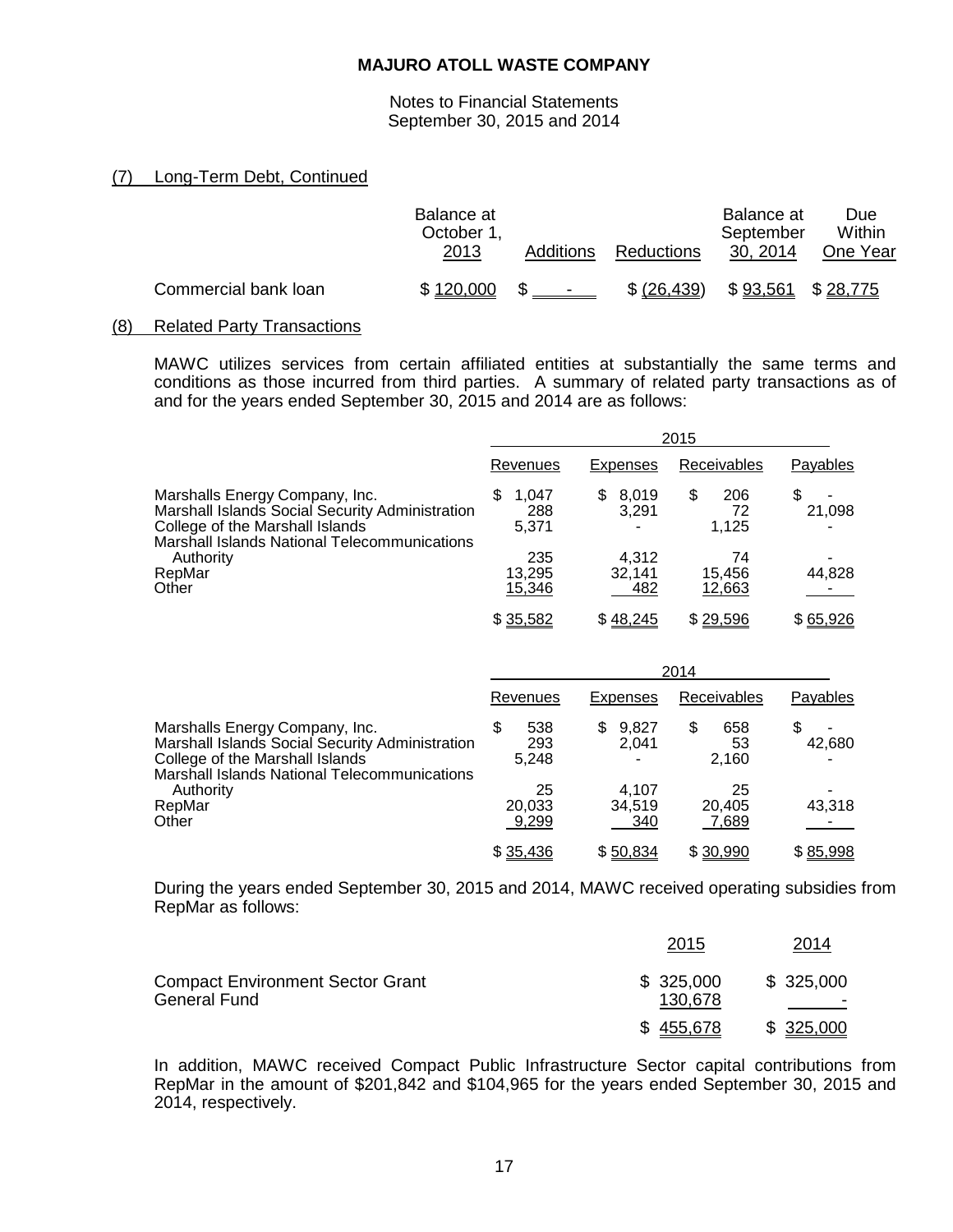Notes to Financial Statements September 30, 2015 and 2014

#### (9) Contingencies

#### Going Concern

The accompanying financial statements have been prepared in conformity with accounting principles generally accepted in the United States of America, which contemplates the continuation of MAWC as a going concern. MAWC sustained substantial operating losses during the years ended September 30, 2015 and 2014 of \$704,828 and \$741,117, respectively, and used a substantial amount of working capital in its operations resulting in a working capital deficiency of \$133,185 at September 30, 2015. Management acknowledges that it is currently dependent on RepMar for cash funding in order to maintain MAWC as a going concern. Although RepMar has provided funding in the past, MAWC does not have a formal agreement with RepMar to provide funds in the future. Management believes that the continuation of MAWC's operations is dependent upon the future financial support of RepMar, deferment in payment of certain liabilities, and/or significant improvements in operations.

In view of these matters, realization of a major portion of the assets in the accompanying statement of net position at September 30, 2015, is dependent upon continued operations of MAWC, which, in turn, is dependent upon MAWC's ability to provide service to its customers and the success of future operations. Management believes that actions presently being undertaken to revise MAWC's operating requirements, including the generation of positive cash flows from operations, and increasing the customer base, provide the opportunity for MAWC to continue as a going concern. For the year ended September 30, 2016, RepMar appropriated \$320,760 to MAWC for the purpose of funding operations and \$130,678 for capital purposes.

## Federal Grants

MAWC participates in a number of U.S. Department of the Interior grants. These programs are subject to financial and compliance audits to ascertain if Federal laws and guidelines have been followed. Questioned costs have been set forth in MAWC's Single Audit Report for the year ended September 30, 2015. The ultimate disposition of these questioned costs can be determined only by final action of the grantor agency. Therefore, no provision for any liability that may result upon resolution of this matter has been made in the accompanying financial statements.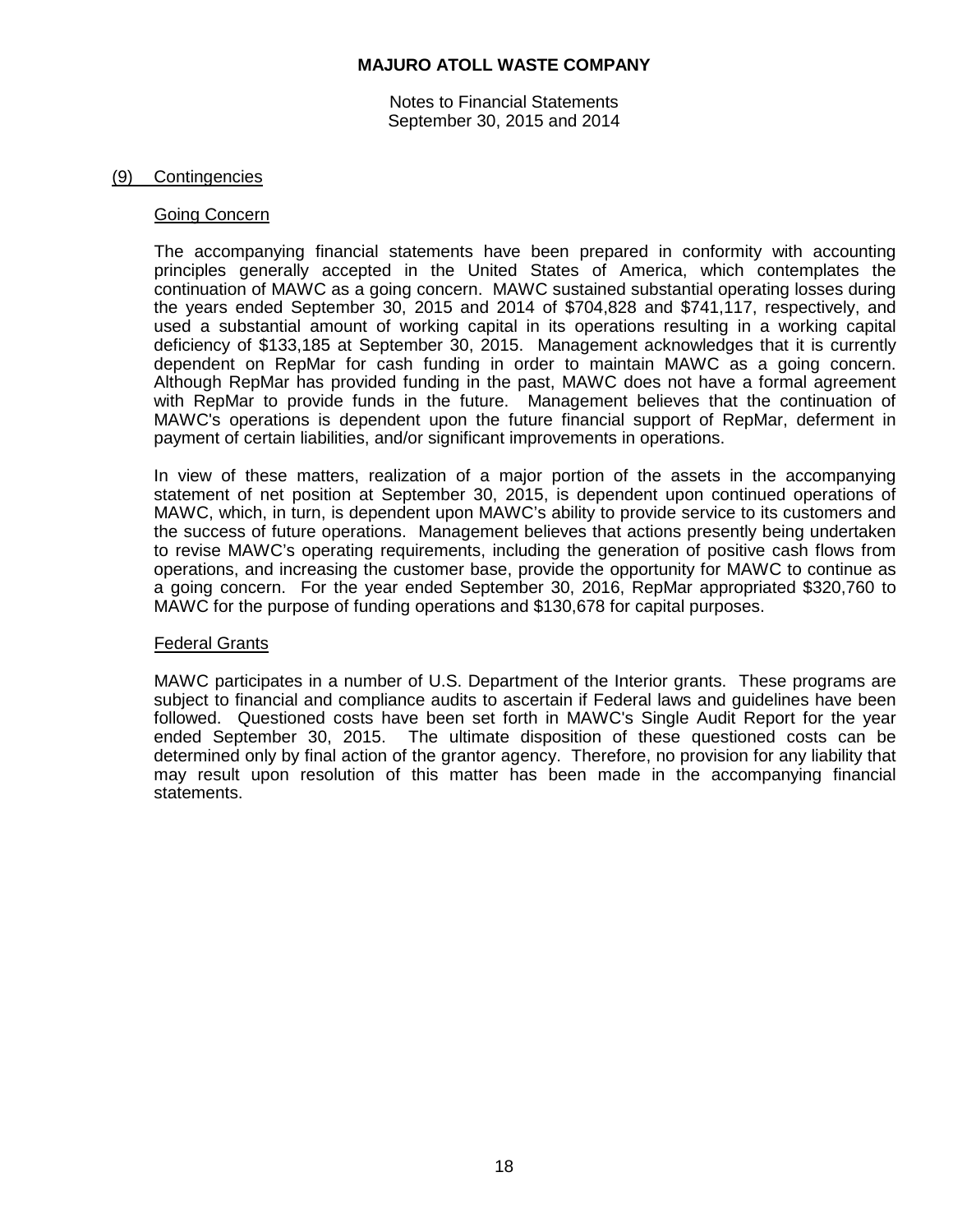

Deloitte & Touche LLP 361 South Marine Corps Drive Tamuning, GU 96913-3973 USA

Tel: (671)646-3884 Fax: (671)649-4932 www.deloitte.com

#### **INDEPENDENT AUDITORS' REPORT ON INTERNAL CONTROL OVER FINANCIAL REPORTING AND ON COMPLIANCE AND OTHER MATTERS BASED ON AN AUDIT OF FINANCIAL STATEMENTS PERFORMED IN ACCORDANCE WITH** *GOVERNMENT AUDITING STANDARDS*

Board of Directors Majuro Atoll Waste Company:

We have audited, in accordance with the auditing standards generally accepted in the United States of America and the standards applicable to financial audits contained in *Government Auditing Standards* issued by the Comptroller General of the United States, the financial statements of the Majuro Atoll Waste Company (MAWC), which comprise the statement of net position as of September 30, 2015, and the related statements of revenues, expenses, and change in net position and of cash flows for the year then ended, and the related notes to the financial statements, and have issued our report thereon dated August 15, 2016. Our report included an emphasis-of-matter paragraph regarding a going concern uncertainty.

# **Internal Control Over Financial Reporting**

In planning and performing our audit of the financial statements, we considered MAWC's internal control over financial reporting (internal control) to determine the audit procedures that are appropriate in the circumstances for the purpose of expressing our opinion on the financial statements, but not for the purpose of expressing an opinion on the effectiveness of MAWC's internal control. Accordingly, we do not express an opinion on the effectiveness of MAWC's internal control.

A *deficiency in internal control* exists when the design or operation of a control does not allow management or employees, in the normal course of performing their assigned functions, to prevent, or detect and correct, misstatements on a timely basis. A *material weakness* is a deficiency, or a combination of deficiencies, in internal control such that there is a reasonable possibility that a material misstatement of the entity's financial statements will not be prevented, or detected and corrected on a timely basis. A *significant deficiency* is a deficiency, or a combination of deficiencies, in internal control that is less severe than a material weakness, yet important enough to merit attention by those charged with governance.

Our consideration of internal control was for the limited purpose described in the first paragraph of this section and was not designed to identify all deficiencies in internal control that might be material weaknesses or significant deficiencies. Given these limitations, during our audit we did not identify any deficiencies in internal control that we consider to be material weaknesses. However, material weaknesses may exist that have not been identified.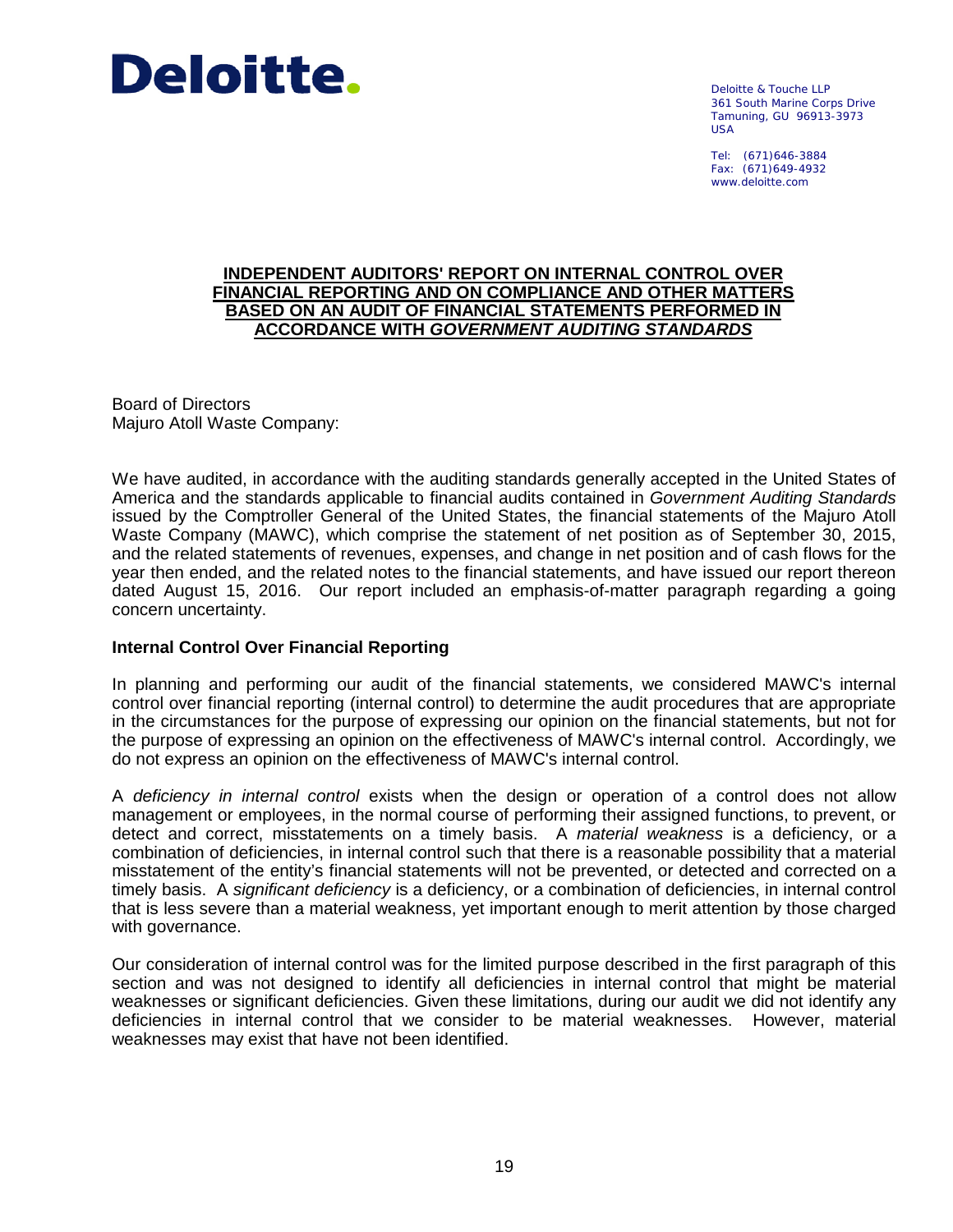## **Compliance and Other Matters**

As part of obtaining reasonable assurance about whether MAWC's financial statements are free of material misstatement, we performed tests of its compliance with certain provisions of laws, regulations, contracts, and grant agreements, noncompliance with which could have a direct and material effect on the determination of financial statement amounts. However, providing an opinion on compliance with those provisions was not an objective of our audit, and accordingly, we do not express such an opinion. The results of our tests disclosed instances of noncompliance or other matters that are required to be reported under *Government Auditing Standards* and which are described in the accompanying Schedule of Findings and Questioned Costs as item 2015-001.

## **MAWC's Reponses to Findings**

MAWC's responses to the findings identified in our audit are described in the accompanying Schedule of Findings and Responses. MAWC's responses were not subjected to the auditing procedures applied in the audit of the financial statements and, accordingly, we express no opinion on them.

## **Purpose of this Report**

The purpose of this report is solely to describe the scope of our testing of internal control and compliance and the results of that testing, and not to provide an opinion on the effectiveness of the entity's internal control or on compliance. This report is an integral part of an audit performed in accordance with *Government Auditing Standards* in considering the entity's internal control and compliance. Accordingly, this communication is not suitable for any other purpose.

Varle)

August 15, 2016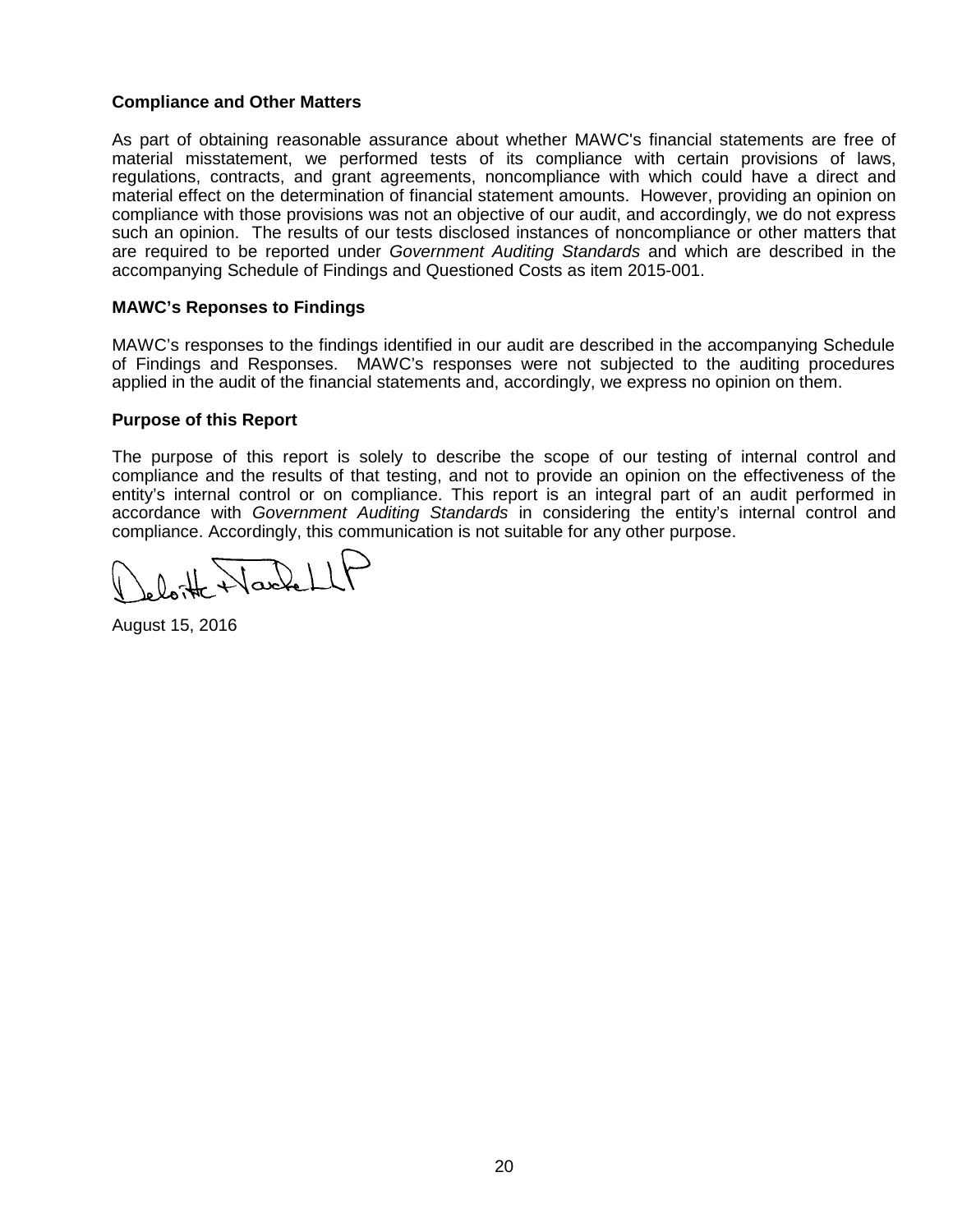

Deloitte & Touche LLP 361 South Marine Corps Drive Tamuning, GU 96913-3973 USA

Tel: (671)646-3884 Fax: (671)649-4932 www.deloitte.com

# **INDEPENDENT AUDITORS' REPORT ON COMPLIANCE FOR EACH MAJOR PROGRAM; REPORT ON INTERNAL CONTROL OVER COMPLIANCE; AND REPORT ON THE SCHEDULE OF EXPENDITURES OF FEDERAL AWARDS REQUIRED BY OMB CIRCULAR A-133**

Board of Directors Majuro Atoll Waste Company:

## **Report on Compliance for Each Major Federal Program**

We have audited the Majuro Atoll Waste Company's (MAWC) compliance with the types of compliance requirements described in the *OMB Compliance Supplement* that could have a direct and material effect on MAWC's major federal program for the year ended September 30, 2015. MAWC's major federal program is identified in the summary of auditor's results section of the accompanying Schedule of Findings and Questioned Costs.

## *Management's Responsibility*

Management is responsible for compliance with the requirements of laws, regulations, contracts, and grants applicable to its federal programs.

## *Auditor's Responsibility*

Our responsibility is to express an opinion on compliance for MAWC's major federal program based on our audit of the types of compliance requirements referred to above. We conducted our audit of compliance in accordance with auditing standards generally accepted in the United States of America; the standards applicable to financial audits contained in *Government Auditing Standards*, issued by the Comptroller General of the United States; and OMB Circular A-133, *Audits of States, Local Governments, and Non-Profit Organizations*. Those standards and OMB Circular A-133 require that we plan and perform the audit to obtain reasonable assurance about whether noncompliance with the types of compliance requirements referred to above that could have a direct and material effect on a major federal program occurred. An audit includes examining, on a test basis, evidence about MAWC's compliance with those requirements and performing such other procedures as we considered necessary in the circumstances.

We believe that our audit provides a reasonable basis for our opinion on compliance for the major federal program. However, our audit does not provide a legal determination of MAWC's compliance.

## *Basis for Qualified Opinion on CFDA 15.875 Compact of Free Association Sector Grants*

As described in the accompanying Schedule of Findings and Questioned Costs, MAWC did not comply with requirements regarding CFDA 15.875 Compact of Free Association Sector Grants as described in item 2015-002 for Period of Availability of Federal Funds and item 2015-003 for Reporting. Compliance with such requirements is necessary, in our opinion, for MAWC to comply with the requirements applicable to that program.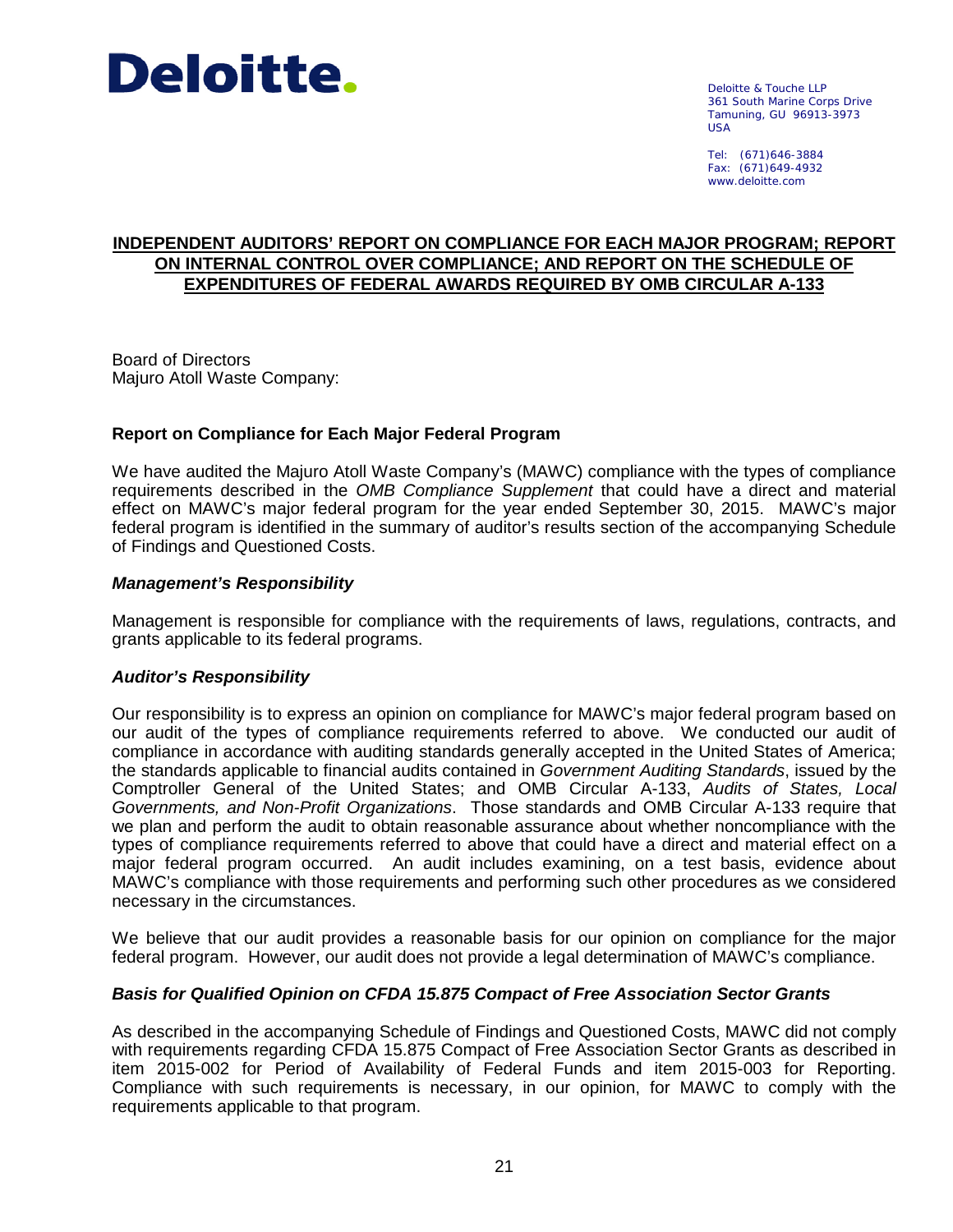## *Qualified Opinion on CFDA 15.875 Compact of Free Association Sector Grants*

In our opinion, except for the noncompliance described in the Basis for Qualified Opinion paragraph, MAWC complied, in all material respects, with the types of compliance requirements referred to above that could have a direct and material effect on CFDA 15.875 Compact of Free Association Sector Grants for the year ended September 30, 2015.

## *Other Matters*

MAWC's response to the noncompliance findings identified in our audit are described in the accompanying Schedule of Findings and Questioned Costs. MAWC's response was not subjected to the auditing procedures applied in the audit of compliance and, accordingly, we express no opinion on the response.

## **Report on Internal Control Over Compliance**

Management of MAWC is responsible for establishing and maintaining effective internal control over compliance with the types of compliance requirements referred to above. In planning and performing our audit of compliance, we considered MAWC's internal control over compliance with the types of requirements that could have a direct and material effect on its major federal program to determine the auditing procedures that are appropriate in the circumstances for the purpose of expressing an opinion on compliance for its major federal program and to test and report on internal control over compliance in accordance with OMB Circular A-133, but not for the purpose of expressing an opinion on the effectiveness of internal control over compliance. Accordingly, we do not express an opinion on the effectiveness of MAWC's internal control over compliance.

A *deficiency in internal control over compliance* exists when the design or operation of a control over compliance does not allow management or employees, in the normal course of performing their assigned functions, to prevent, or detect and correct, noncompliance with a type of compliance requirement of a federal program on a timely basis. A *material weakness in internal control over compliance* is a deficiency, or combination of deficiencies, in internal control over compliance, such that there is a reasonable possibility that material noncompliance with a type of compliance requirement of a federal program will not be prevented, or detected and corrected, on a timely basis. A *significant deficiency in internal control over compliance* is a deficiency, or a combination of deficiencies, in internal control over compliance with a type of compliance requirement of a federal program that is less severe than a material weakness in internal control over compliance, yet important enough to merit attention by those charged with governance.

Our consideration of internal control over compliance was for the limited purpose described in the first paragraph of this section and was not designed to identify all deficiencies in internal control over compliance that might be material weaknesses or significant deficiencies and therefore, material weaknesses or significant deficiencies may exist that were not identified. We identified certain deficiencies in internal control over compliance, as described in the accompanying Schedule of Findings and Questioned Costs as items 2015-002 and 2015-003, that we consider to be material weaknesses.

MAWC's response to the internal control over compliance findings identified in our audit is described in the accompanying Schedule of Findings and Questioned Costs. MAWC's response was not subjected to the auditing procedures applied in the audit of compliance and, accordingly, we express no opinion on the response.

The purpose of this report on internal control over compliance is solely to describe the scope of our testing of internal control over compliance and the results of that testing based on the requirements of OMB Circular A-133. Accordingly, this report is not suitable for any other purpose.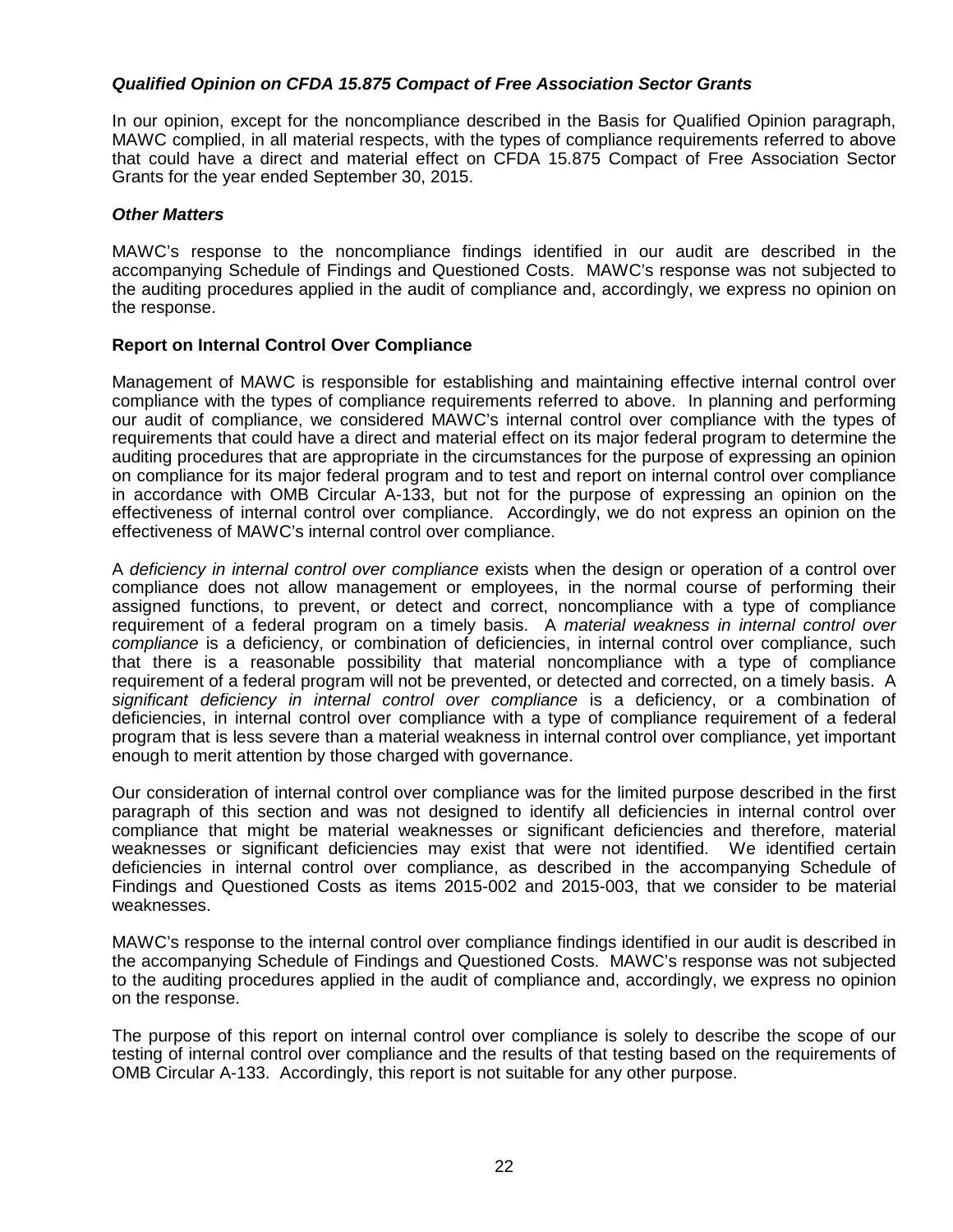# **Report on Schedule of Expenditures of Federal Awards Required by OMB Circular A-133**

We have audited the financial statements of MAWC as of and for the year ended September 30, 2015, and have issued our report thereon dated August 15, 2016, which contained an unmodified opinion on those financial statements. Our audit was conducted for the purpose of forming an opinion on the financial statements as a whole. The accompanying schedule of expenditures of federal awards is presented for purposes of additional analysis as required by OMB Circular A-133 and is not a required part of the financial statements. Such information is the responsibility of management and was derived from and relates directly to the underlying accounting and other records used to prepare the financial statements. The information has been subjected to the auditing procedures applied in the audit of the financial statements and certain additional procedures, including comparing and reconciling such information directly to the underlying accounting and other records used to prepare the financial statements or to the financial statements themselves, and other additional procedures in accordance with auditing standards generally accepted in the United States of America. In our opinion, the schedule of expenditure of federal awards is fairly stated in all material respects in relation to the financial statements as a whole.

eloitte NachellP

August 15, 2016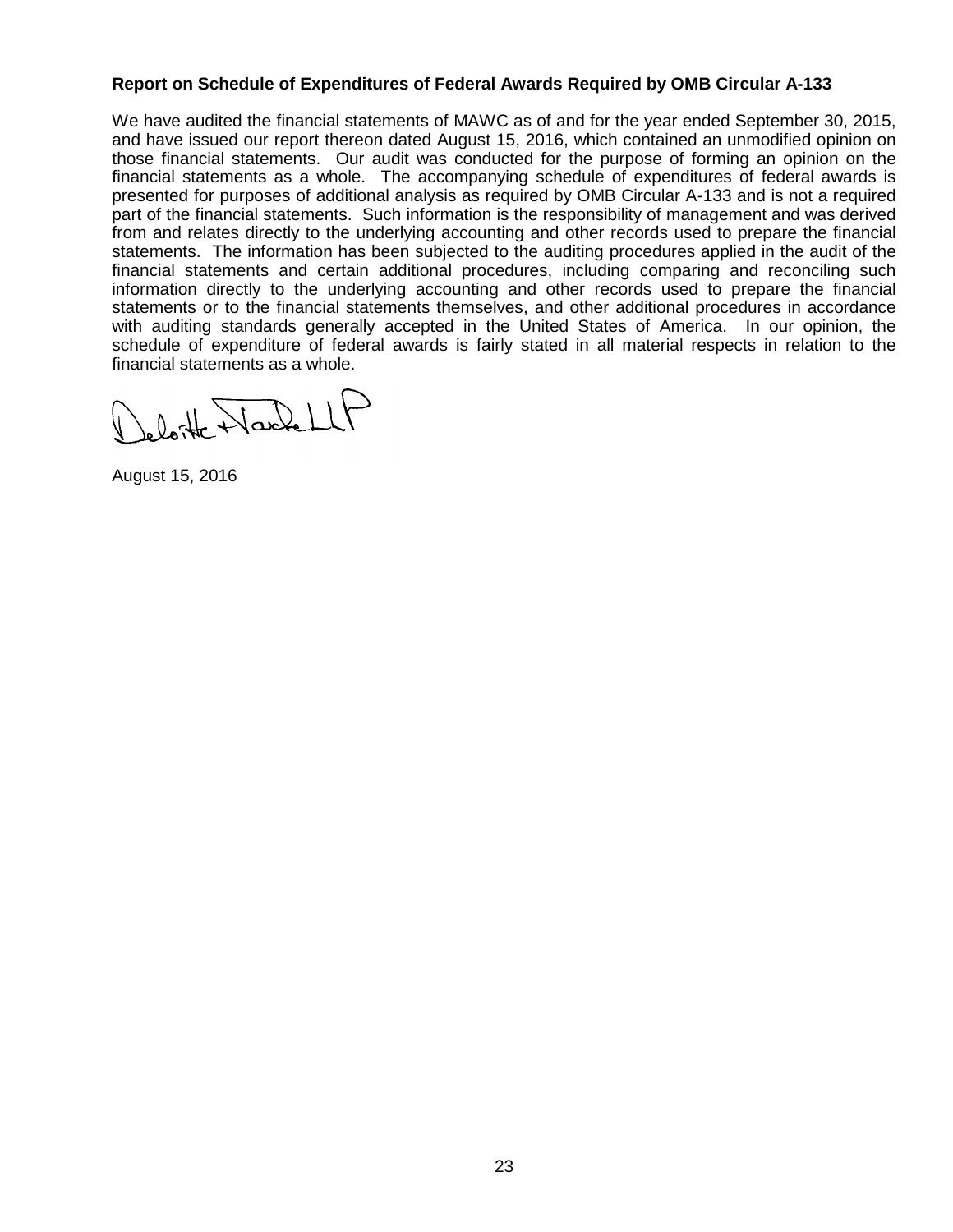# Schedule of Expenditures of Federal Awards Year Ended September 30, 2015

| Program Title                                                   |   | <b>Expenditures</b><br><b>FY15</b> |
|-----------------------------------------------------------------|---|------------------------------------|
| U.S. Department of the Interior:                                |   |                                    |
| Economic, Social and Political Development of the Territories:  |   |                                    |
| Compact of Free Association Program, As Amended, Sector Grants: |   |                                    |
| Section 211(a)(5) Environment                                   | S | 325,000                            |
| Section 211(d)(1) Public Infrastructure Development             |   | 201,842                            |
|                                                                 |   | 526,842                            |

The Schedule of Expenditures of Federal Awards is presented on the accrual basis of accounting.

The above expenditures reconcile to the underlying basic financial statements as follows:

| Environment (included within operating expenses of \$862,449)<br>Capital asset acquisitions | 325,000<br>201,842 |
|---------------------------------------------------------------------------------------------|--------------------|
|                                                                                             | 526,842            |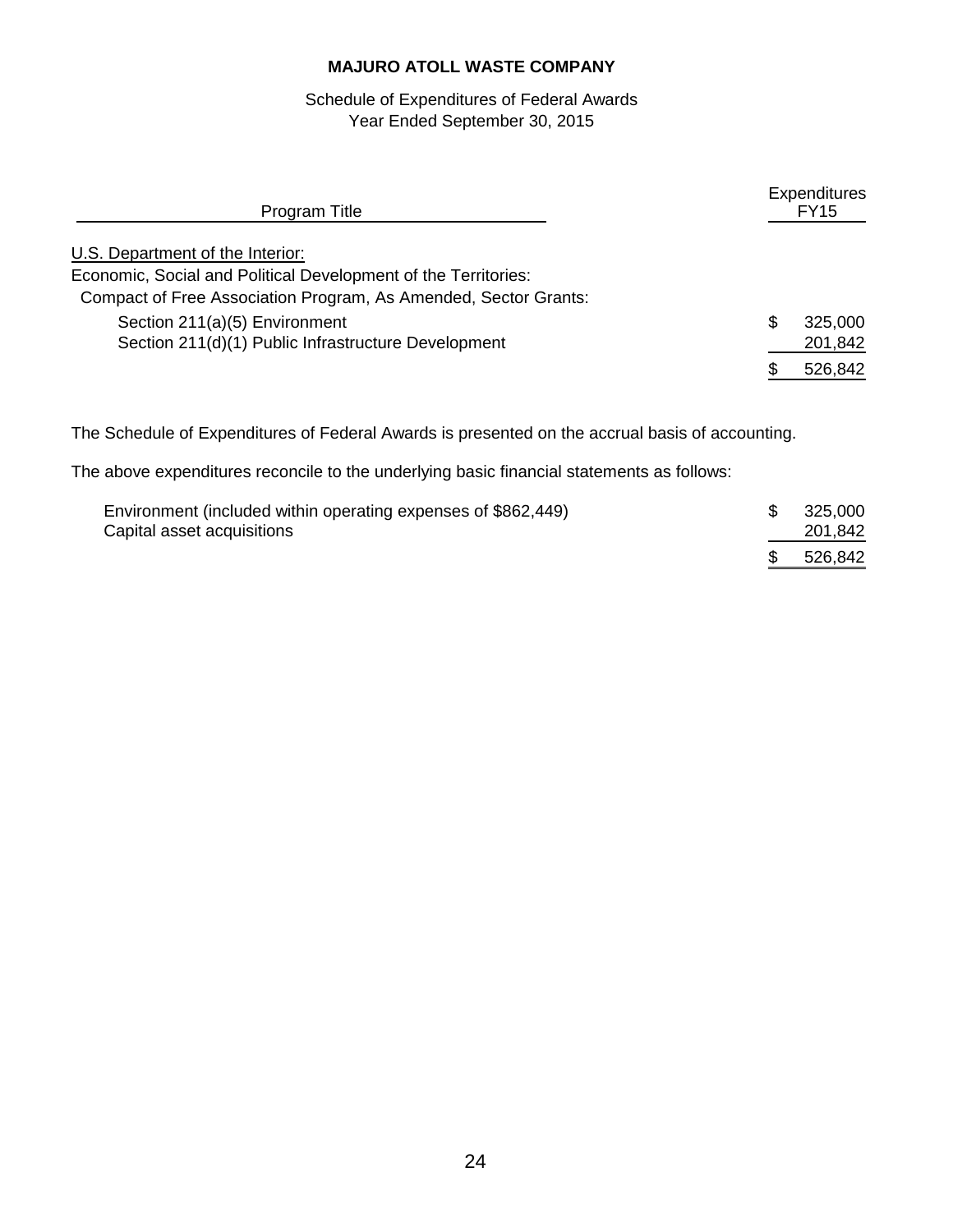Schedule of Findings and Questioned Costs Year Ended September 30, 2015

# **A. SUMMARY OF AUDITORS' RESULTS**

# *Financial Statements*

| 1.  | Unmodified<br>Type of auditors' report issued:                                                                                   |                                                                |               |
|-----|----------------------------------------------------------------------------------------------------------------------------------|----------------------------------------------------------------|---------------|
|     | Internal control over financial reporting:                                                                                       |                                                                |               |
| 2.  | Material weakness(es) identified?                                                                                                |                                                                | <b>No</b>     |
| 3.  | Significant deficiency(ies) identified?                                                                                          |                                                                | None reported |
| 4.  | Noncompliance material to financial statements noted?                                                                            |                                                                | Yes           |
|     | <b>Federal Awards</b>                                                                                                            |                                                                |               |
|     | Internal control over major federal programs:                                                                                    |                                                                |               |
| 5.  | Material weakness(es) identified?                                                                                                |                                                                | Yes           |
| 6.  | Significant deficiency(ies) identified?                                                                                          |                                                                | None reported |
| 7.  | Type of auditors' report issued on compliance for major federal<br>Modified<br>programs:                                         |                                                                |               |
| 8.  | Any audit findings disclosed that are required to be reported in<br>accordance with Section 510(a) of OMB Circular A-133?<br>Yes |                                                                |               |
| 9.  | Identification of major federal programs:                                                                                        |                                                                |               |
|     | <b>CFDA</b><br><b>Number</b><br>Name of Federal Program                                                                          |                                                                |               |
|     | 15.875                                                                                                                           | Compact of Free Association, as Amended, Sector Grants         |               |
| 10. | programs:                                                                                                                        | Dollar threshold used to distinguish between Type A and Type B | \$300,000     |
| 11. | <b>No</b><br>Auditee qualified as a low-risk auditee?                                                                            |                                                                |               |
| В.  | <b>FINANCIAL STATEMENT FINDINGS</b>                                                                                              |                                                                |               |
|     | Reference<br><b>Number</b>                                                                                                       | <b>Findings</b>                                                |               |

2015-001 Local Noncompliance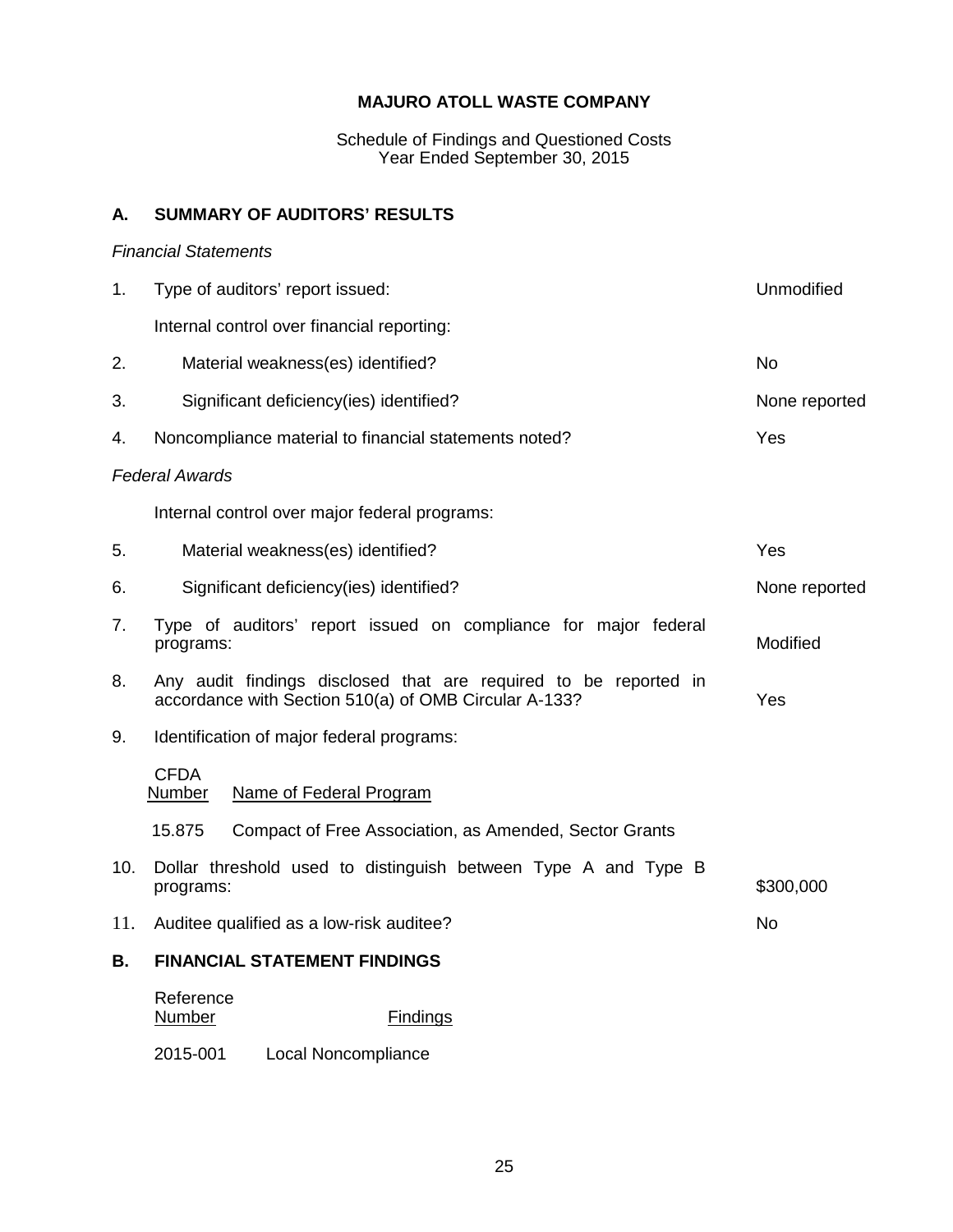Schedule of Findings and Questioned Costs, Continued Year Ended September 30, 2015

# **C. FEDERAL AWARD FINDINGS AND QUESTIONED COSTS**

| Reference<br>Number  | <b>Findings</b>                                      | Questioned<br>Costs |
|----------------------|------------------------------------------------------|---------------------|
| 2015-002<br>2015-003 | Period of Availability of Federal Funds<br>Reporting | \$201,842           |
|                      |                                                      | 201,842<br>\$.      |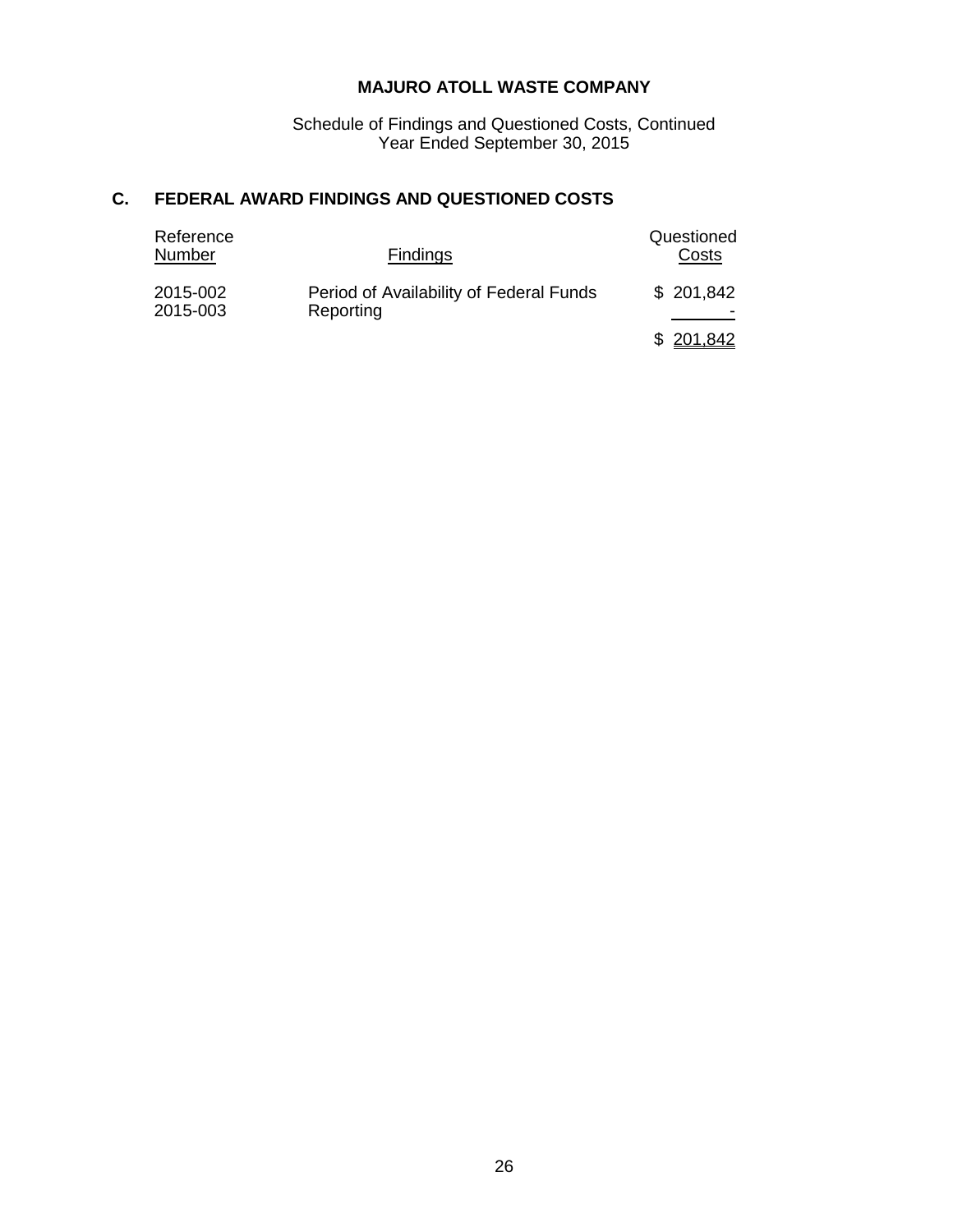Schedule of Findings and Questioned Costs, Continued Year Ended September 30, 2015

#### Finding No. 2015-001

#### Local Noncompliance

Criteria: 48 MIRC Chapter 1, Income Tax Act of 1989, Section 105, states that the employer shall once every four (4) weeks or thirteen times per year, pay taxes withheld under Section 104 under Chapter 1. The employer shall, along with the taxes, within two (2) weeks following the preceding four (4) week period make a full, true and correct return showing all wages and salaries paid by the employer to the employees during the preceding four (4) week period and showing the tax due and withheld thereon as provided in Section 104 of the Chapter.

Condition: MAWC filed and paid income taxes withheld for the year ended September 30, 2015 in a manner inconsistent with the criteria. Specifically, income taxes withheld for the year ended September 30, 2015 were filed but not paid as follows:

| Pay Period<br>End | Amount<br>Due |  |
|-------------------|---------------|--|
|                   |               |  |
| 10/07/2014        | 2,325         |  |
| 11/05/2014        | 2,402         |  |
| 12/02/2014        | 2,368         |  |
| 12/31/2014        | 3,408         |  |
| 01/28/2015        | 2,383         |  |
|                   | 12,886        |  |

In addition, MAWC is delinquent for income taxes withheld for the year ended September 30, 2014 of \$27,534 that remain unremitted as of September 30, 2015.

Cause: The cause of the above condition is the lack of policies and procedures to monitor timely filing of returns and payment of withheld income taxes.

Effect: The effect of the above condition is noncompliance with RepMar Income Tax Act of 1989, as amended.

Recommendation: We recommend that management establish policies and procedures to comply with the RepMar Income Tax Act of 1989, as amended.

Auditee Response and Corrective Action Plan: We agree with audit recommendation. Policies and procedures are in place; however, there were times when funds were not sufficient to cover all costs of operations, including withholding tax payments. Management decided to delayed payment in order to continue waste operation activities and payroll. In future, management will try harder to adhere to applicable policies and laws.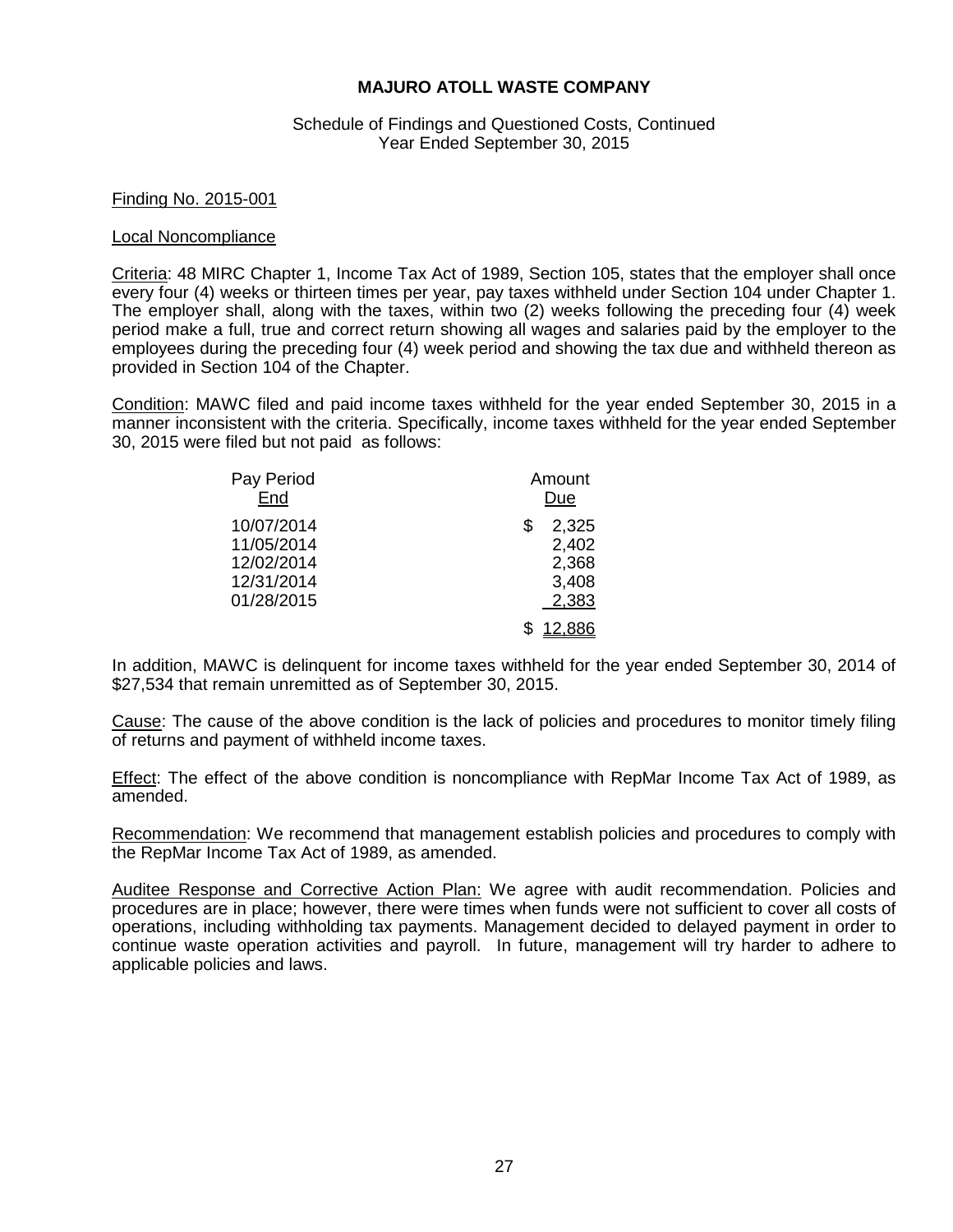Schedule of Findings and Questioned Costs, Continued Year Ended September 30, 2015

| Finding No.:             | 2015-002                                                                                                                                 |
|--------------------------|------------------------------------------------------------------------------------------------------------------------------------------|
| Federal Agency:          | U.S. Department of the Interior                                                                                                          |
| CFDA Program:            | 15.875 Economic, Social and Political Development of the Territories – Compact<br>of Free Association, As Amended, Compact Sector Grants |
| Requirement:             | Period of Availability of Federal Funds                                                                                                  |
| <b>Questioned Costs:</b> | \$201,842                                                                                                                                |

Criteria: Section 1(c) of the Notification of Grant Award terms and conditions stated that for FY11 RMI Public Infrastructure Sector Grant, the period of funding availability is from October 1, 2010 to September 30, 2013. Similarly, the FY12 Grant stated that the period of availability is from October 1, 2011 to September 30, 2014.

Condition: As of September 30, 2015, MAWC expended \$159,511 from the FY11 RMI Public Infrastructure Sector Grant and \$42,331 from the FY12 Grant.

Cause: The cause of the above condition appears to be a lack of communication between MAWC as the sub-recipient and the RMI Government.

Effect: The effect of the above condition is noncompliance with the grant agreement regarding period of availability of federal funds and questioned costs result.

Recommendation: We recommend that MAWC comply with period of availability requirements.

Auditee Response and Corrective Action Plan: We concur with the finding and agree with the recommendation and we will strive to improve with the condition.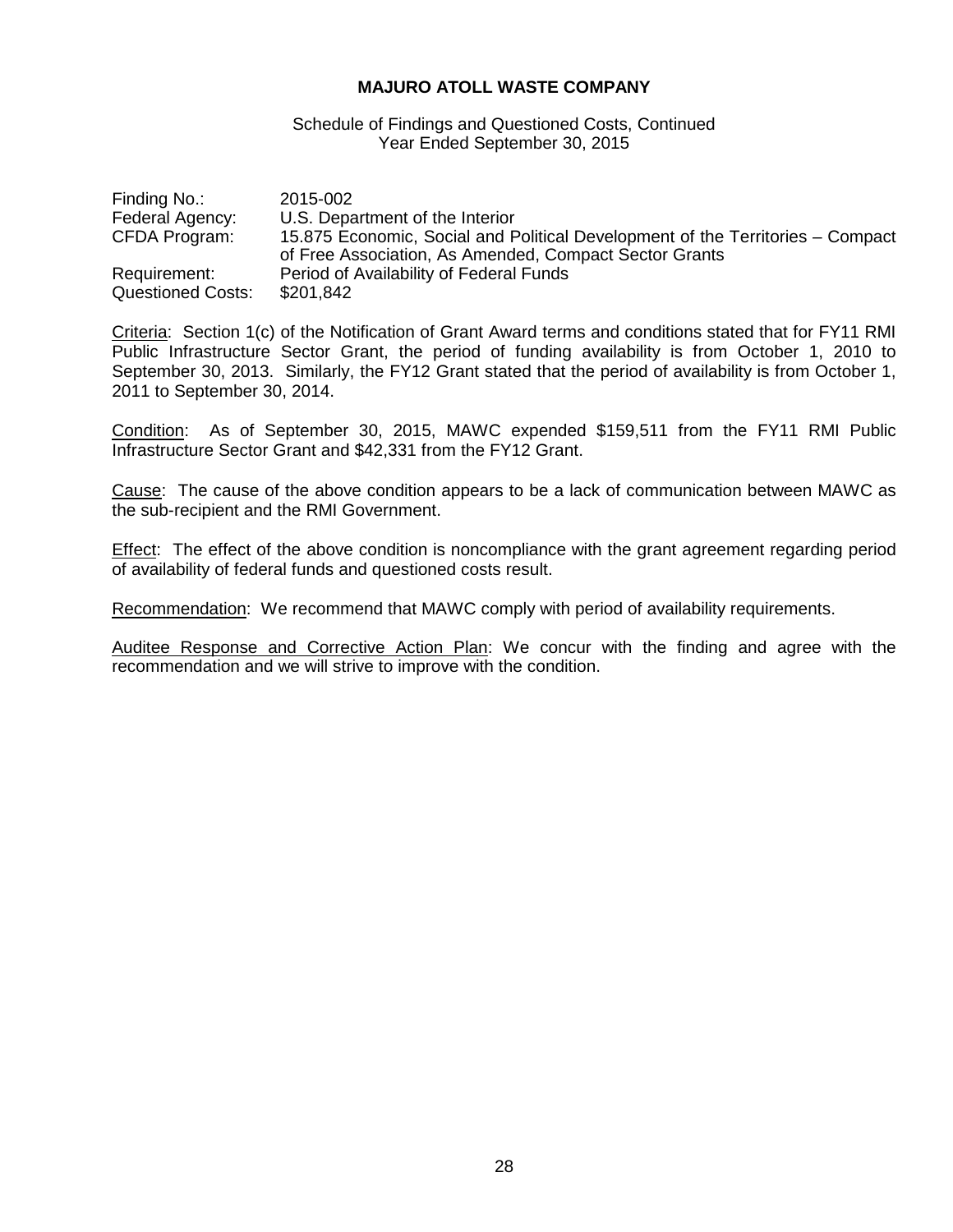Schedule of Findings and Questioned Costs, Continued Year Ended September 30, 2015

| Finding No.:             | 2015-003                                                                                                                                 |
|--------------------------|------------------------------------------------------------------------------------------------------------------------------------------|
| Federal Agency:          | U.S. Department of the Interior                                                                                                          |
| CFDA Program:            | 15.875 Economic, Social and Political Development of the Territories – Compact<br>of Free Association, As Amended, Compact Sector Grants |
| Requirement:             | Reporting                                                                                                                                |
| <b>Questioned Costs:</b> | \$0                                                                                                                                      |

Criteria: Section 6, Required Reports, of the Memorandum of Agreement between RepMar and MAWC states that MAWC shall provide the Secretary of Finance or its duly authorized representative, with a) Financial Status Report (FSR) detailing the total expenditures incurred during a financial quarter; and b) Annual Report at the end of the financial year.

Condition: As of September 30, 2015, MAWC did not submit any reports to the Secretary of Finance detailing how Compact Sector Grant Funds of \$201,842 were expended.

Cause: The cause of the above condition is due to an inadequate understanding of external agreements entered into by MAWC.

Effect: The effect of the above condition is noncompliance with required reporting requirements.

Recommendation: We recommend that MAWC comply with reporting requirements.

Auditee Response and Corrective Action Plan: We concur with the finding and agree with the recommendation and we will strive to improve with the condition.